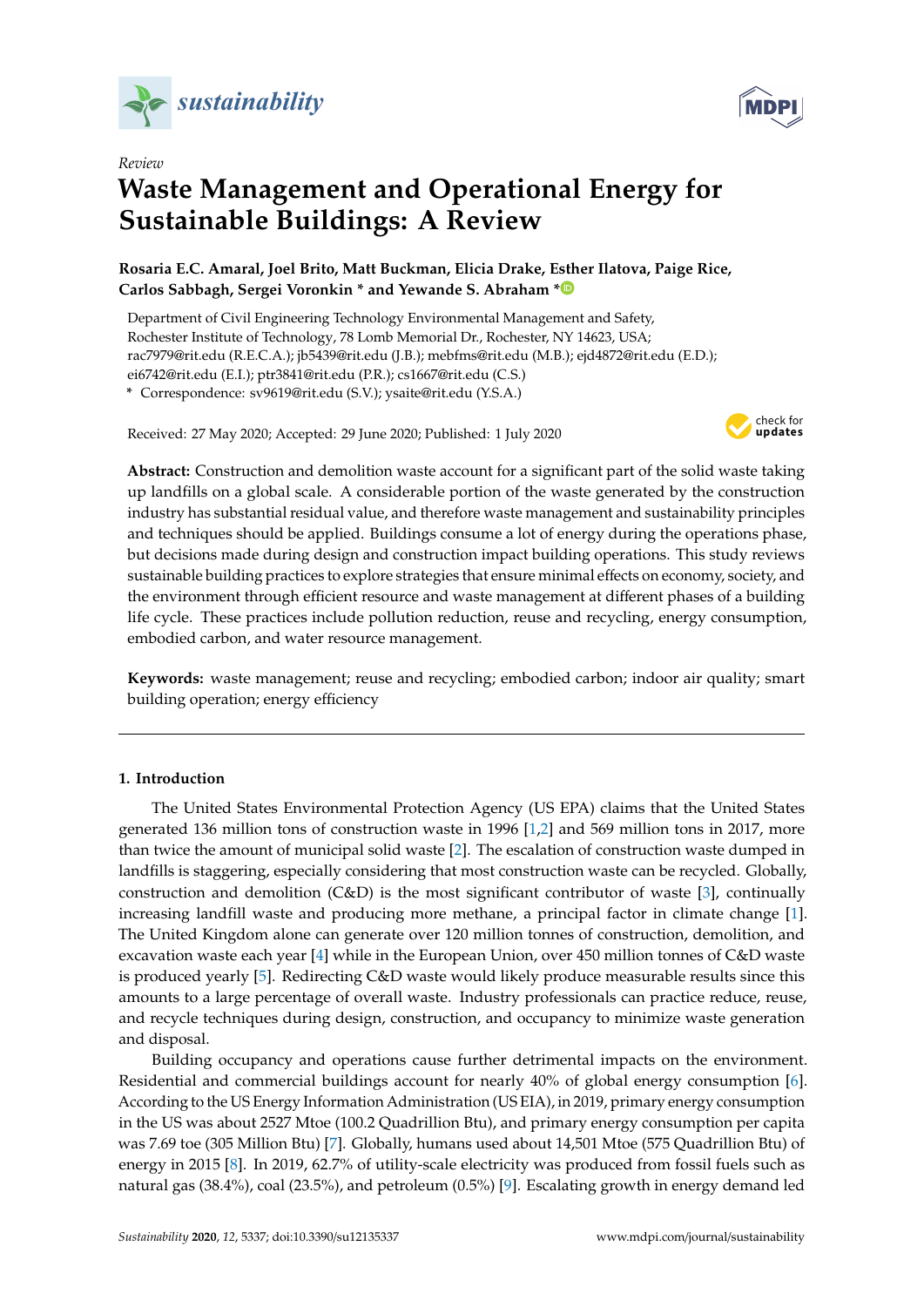to a 2% increase in carbon emissions associated with energy use in 2018 [\[10\]](#page-16-1). Renewables like wind, solar, and geothermal accounted for 24% of global electricity generation in 2016 and rose to 26.2% in 2018 [\[11,](#page-16-2)[12\]](#page-16-3).

Sustainable design and construction mainly focus on minimizing adverse environmental, social and economic impacts of buildings. Rapid development in many countries across the globe has resulted in generating significant unmanageable construction waste, thus creating considerable negative impacts on the environment such as increased soil, water, and air pollution, which contribute to climate change, health hazards, and ecological imbalance. In addition, poor design and construction practices have significant life cycle economic and environmental impacts, resulting in the waste of energy and material resources [\[13\]](#page-16-4).

This study reviews sustainable building construction and operations to explore strategies that ensure minimal effects on costs, society, and the environment through efficient resource management at different phases of a building life cycle. The remaining sections of this article are outlined as follows. Section [2](#page-1-0) presents the research methodology. Section [3](#page-2-0) includes the findings from the review of the literature focused on waste management strategies and energy-saving technologies for buildings that have already proven their effectiveness in practice. Section [4](#page-14-0) presents conclusions and future research directions.

# <span id="page-1-0"></span>**2. Research Methodology**

The authors identified, analyzed, and reported their literature review by using the Preferred Reporting Items for Systematic Reviews and Meta-Analyses (PRISMA) tool, specifically adopting guidelines in the PRISMA flow diagram and PRISMA checklist [\[14\]](#page-16-5). PRISMA uses systematic and statistical practices to pinpoint and analytically review related research and to gather and examine the information from the studies that were included in the review. The PRISMA flow diagram offers four phased criteria to guide the authors in their research: identification, screening, eligibility, and inclusion (Figure [1\)](#page-1-1) [\[15\]](#page-16-6).

<span id="page-1-1"></span>

**Figure 1.** Simplified flow chart showing the selection process for the articles.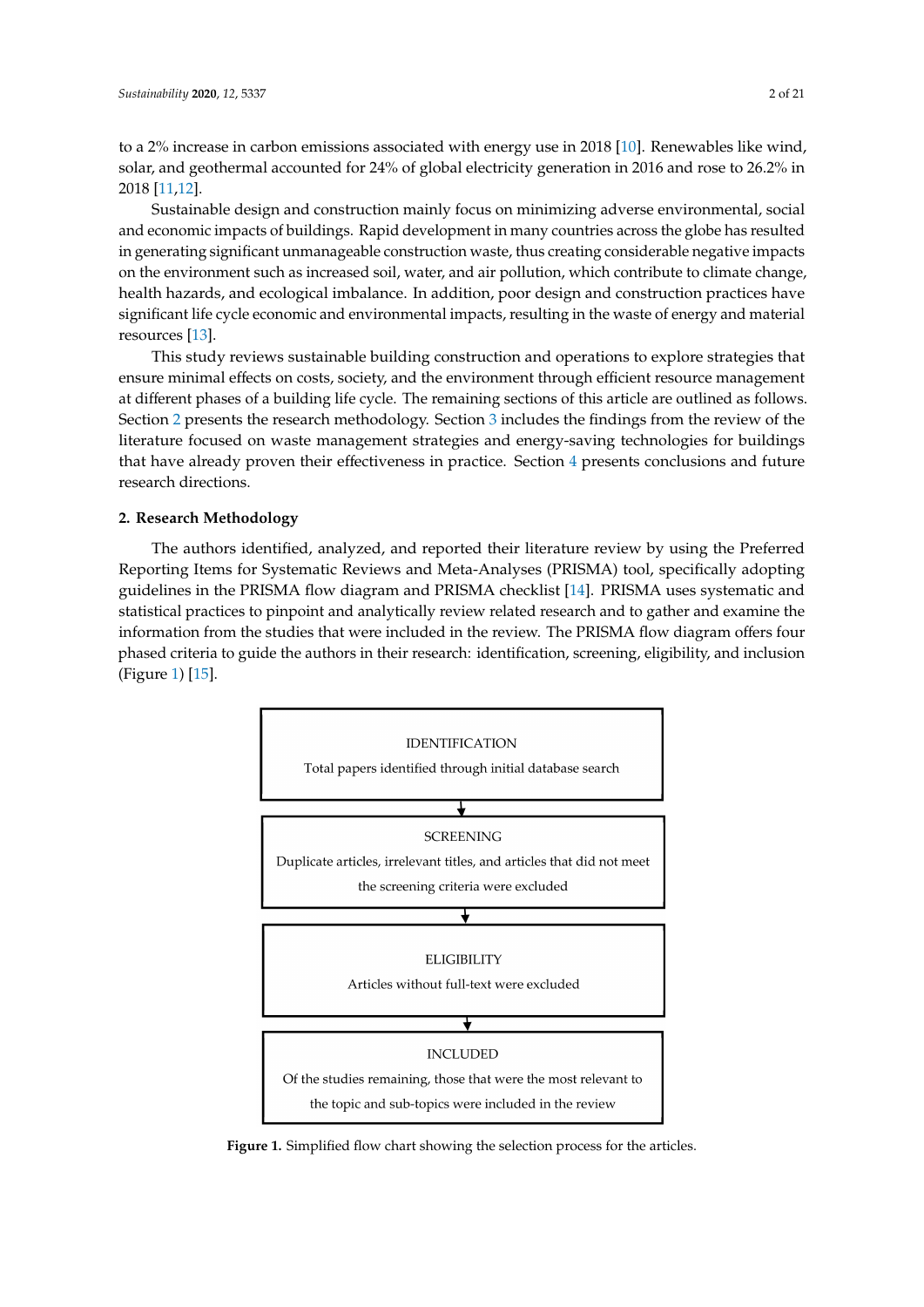During the identification phase, the authors identified potential papers through database services including ASCE Civil Engineering Database, Compendex, Proquest, SAGE journals, SpringerLink, Scopus, Web of Science, IOPScience, and Google Scholar by using selected keywords in the search strategy. Keywords related to a selection of subtopics in Table [1](#page-2-1) were used in the search. Some of the keywords used include pollution reduction, design, construction waste, waste management, reuse and recycling of building materials, embodied carbon, sustainable construction, water waste, water harvesting, natural bio solutions, Indoor Air Quality (IAQ), Indoor Environmental Quality (IEQ), smart building, technology, smart home, building energy consumption reduction, building energy efficiency, and building energy-saving strategies. Subsequently, the papers found were screened for relevance and eligibility using a selection of defined criteria including checking the number of citations and the journal impact factor. The authors used the PRISMA checklist to assess the quality of the identified sources; only the most relevant papers were included in the article. A variety of filters was also applied to the search to narrow the results, such as specifying a period to eliminate articles that fell outside the specified timeframe. Both journal and non-journal articles were included.

<span id="page-2-1"></span>

| N <sub>0</sub> | Sub-Topic                                   | <b>Top Three Keywords</b>                                                                     |
|----------------|---------------------------------------------|-----------------------------------------------------------------------------------------------|
| 1              | Designing for limited construction<br>waste | Design, construction waste, prefabrication                                                    |
| $\overline{2}$ | Pollution reduction                         | Pollution reduction, green building, waste management                                         |
| 3              | Reuse and recycling                         | Recycling, reuse, life cycle assessment                                                       |
| $\overline{4}$ | Embodied carbon                             | Embodied carbon, embodied energy, sustainable construction                                    |
| 5              | Water-saving construction process           | Waste water, water harvesting, bio natural solutions                                          |
| 6              | Energy consumption                          | Building energy consumption, building energy efficiency,<br>building energy-saving strategies |
| 7              | Indoor Air Quality (IAQ)                    | IAQ, Indoor Environmental Quality (IEQ), air pollutants                                       |
| 8              | Smart building monitors                     | Smart building, smart grid, smart meter                                                       |

**Table 1.** Top three keywords searched for each subtopic.

Out of 667,153 results from initial searches, before any filters were applied, 667,070 sources were excluded due to criteria such as duplication, title irrelevance, and inappropriate full text and methods. Other sources were included from supplementary searches. Ultimately, only 111 sources were included in the manuscript.

# <span id="page-2-0"></span>**3. Findings**

## *3.1. Waste Management in Buildings*

## 3.1.1. Designing for Limited Construction Waste

## Designer's Role

Architectural and engineering decisions can have a significant impact on the amount of waste generated during the construction phase. The design phase of construction is the best opportunity to address waste management. Architects and engineers—the designers—are the first line of defense against a project riddled with waste generation: their decisive role for managing waste effectively is by focusing on designing it out of the project [\[16](#page-16-7)[,17\]](#page-16-8). The most substantial amount of on-site construction waste is the result of inefficient design decisions [\[3\]](#page-15-2), and about one-third of all on-site waste is generated by architects' failure to implement waste reduction measures in the design phase [\[16\]](#page-16-7). Aesthetics and client requests could play a role in a limited number of design management measures; therefore, it is the responsibility of architects to enact measures on their own. Designers can include waste management solutions in their designs, showing and educating clients on the economic, social, and environmental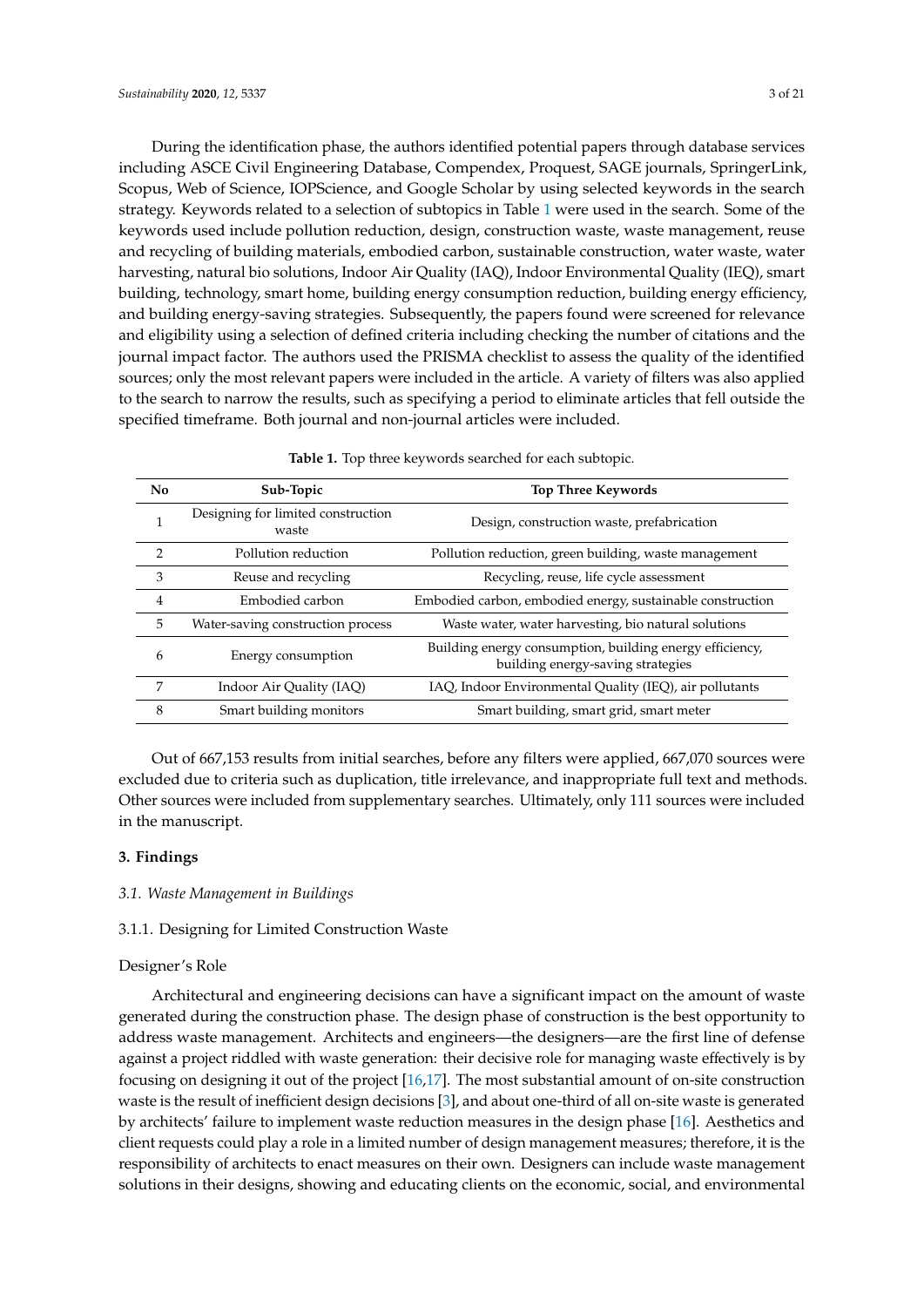benefits [\[3\]](#page-15-2). Designing out waste can be a challenging task, so the Waste and Resource Action Program (WRAP) divides the idea into five principles: (1) design for reuse and recovery, (2) design for off-site construction, (3) design for materials' optimization, (4) design for waste efficient procurement, and (5) design for deconstruction and flexibility [\[4\]](#page-15-3).

Engaging an Integrated Project Delivery (IPD) method will aid in implementing effective waste management techniques. As clients, owners, architects, engineers, and contractors are all integrated into the project from the design phase to the construction of the building, the team can develop and agree to suitable waste management practices. "A hallmark of integrated waste management includes preventing waste from being generated in the first place" [\[1\]](#page-15-0). Therefore, it is of the highest priority that architects keep the construction process in mind [\[18\]](#page-16-9) as it is a collective effort from the individuals and trades that is responsible for the entire construction process.

#### Offsite Fabrication/Standardization

Building components designed to be manufactured off-site streamline on-site construction. The benefits of off-site prefabrication and precasting include reduced construction-related transportation, accident avoidance, improved workmanship quality by reducing errors, rework, and damages, reduced waste, and improved construction schedules [\[4](#page-15-3)[,16\]](#page-16-7). Prefabricated buildings have a lower environmental impact during the construction and end-of-life phases because of lower emissions and water and energy consumption [\[19\]](#page-16-10). For example, prefabrication is one of the top two most recommended solutions for minimizing concrete waste (procurement management is the other) [\[20\]](#page-16-11). It can be argued that the transportation of prefabricated components is actually less sustainable than on-site fabrication, but there are many factors to consider with transportation. Effective management of completely finished components could prove to be more sustainable than transporting all sub-components and fabricating on site [\[21\]](#page-16-12). Some designers argue a that there is limited aesthetic value to pre-manufactured building components [\[22\]](#page-16-13), even though prefabricated housing has become more mainstream [\[1\]](#page-15-0). However, aesthetics is a matter of opinion; prefabrication is a matter of sustainability, similar to standardization.

Standardization is a waste-reducing practice that limits the quantity of material cutoffs [\[16,](#page-16-7)[17\]](#page-16-8). A major cause of the great number of on-site offcuts is due to the lack of standardization and dimensional coordination [\[17\]](#page-16-8). On-site construction incorporates field measurements that could be prone to errors and material overages in procurement and dimensionality. Irregular shapes and dimensioning that are not compatible with standard material sizes cause cutting waste; thus, architects and engineers can design and layout systems using dimensions coordinating with material sizes so that less measuring and offcuts are needed in the construction phase [\[22,](#page-16-13)[23\]](#page-16-14). Conforming to the standard building material sizes of drywall, brick, concrete masonry unit (CMU), piping, and conduit can reduce on-site waste, limiting the need for site debris-sorting and hauling fees [\[16\]](#page-16-7). Standard designs can be fabricated in a controlled environment; then, buildability on-site improves due to limited trades on-site and field cutting, allowing for a rapid assembly of parts [\[4](#page-15-3)[,16\]](#page-16-7). Industry professionals have seen an increased number of prefabricated buildings and modular systems [\[18\]](#page-16-9). Designers can identify which pieces of the building design can be manufactured or fabricated off-site and use the designed Building Information Modeling (BIM) model for the production or cutting of components. As described below, BIM is the most important tool that designers can use to limit construction waste.

## BIM for Waste Reduction

Construction drawings and specifications are the most important documents used on a project. Poor design decisions can lead to massive amounts of waste being generated. Up to one-third of construction waste is commonly generated from improper design and changes [\[20,](#page-16-11)[24\]](#page-16-15). BIM stores large-scale data [\[17\]](#page-16-8) that allow all parties to visualize the project, detecting problem areas to be remedied and creating extractable information that can be used to construct the building efficiently. The ability to identify clashes, improper design techniques, schedules and costs during the design phases facilitates collaboration [\[18\]](#page-16-9), thus improving waste management, as all involved parties are involved from start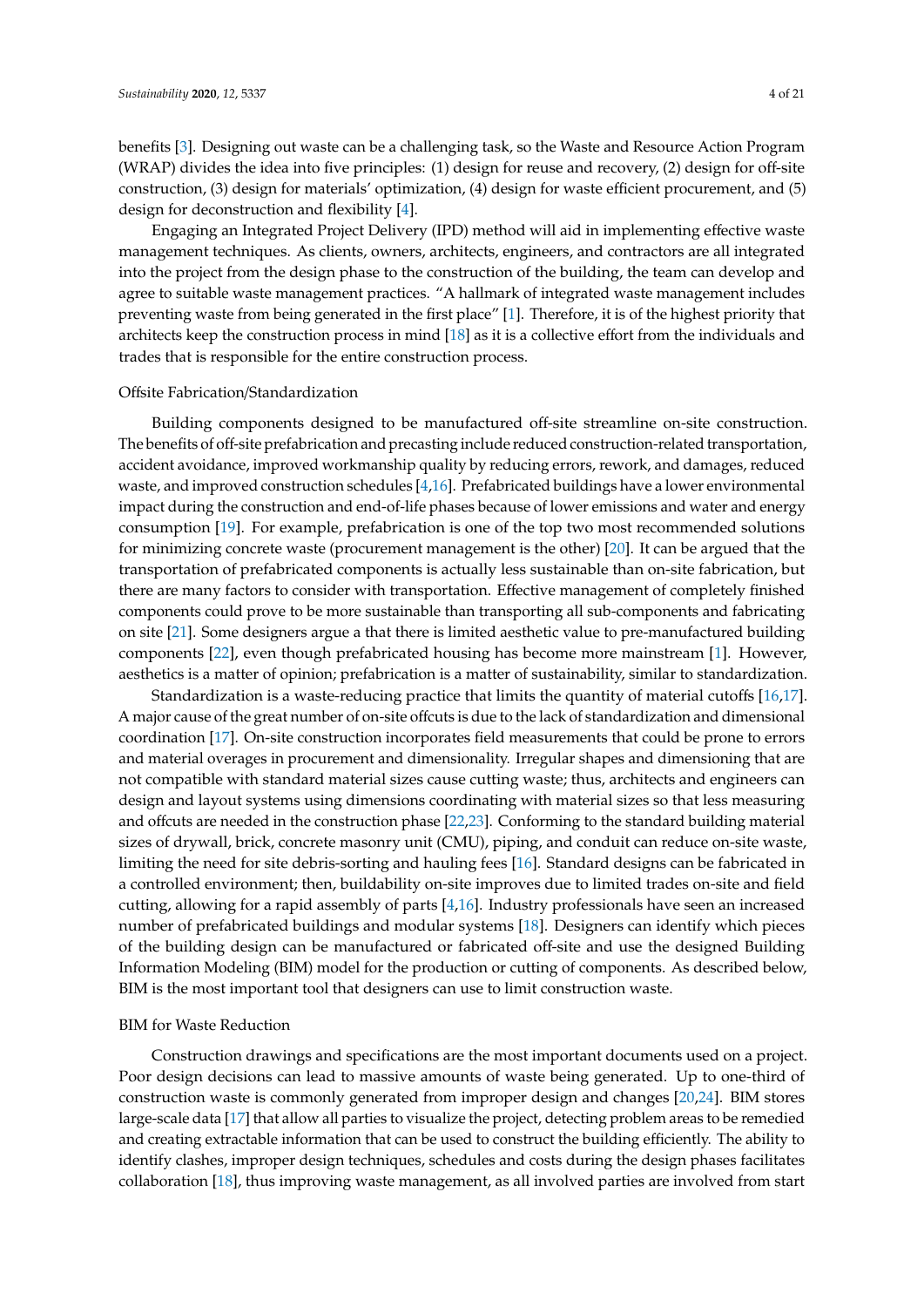to finish [\[3\]](#page-15-2). BIM has been shown to reduce on-site construction waste by 15–32% [\[3,](#page-15-2)[24\]](#page-16-15). By digitally identifying clashes and poor design early—before construction—those problems are avoided on-site [\[3\]](#page-15-2) by reducing change orders, time for rework and costs, and limiting any potentially generated waste [\[16\]](#page-16-7). As the model can be accessed by the entire project team, contractors can generate material takeoffs easily and export material lists (sometimes with costs and model number) for easy ordering [\[20,](#page-16-11)[24\]](#page-16-15).

BIM can reduce drawing inefficiencies and, therefore, waste generated. Won [\[20\]](#page-16-11) performed two case studies for waste management in South Korea. The first case involved two residential units with a total floor area of about  $120,000$  m<sup>2</sup> and the second case involved a sports complex comprising a baseball facility and a clubhouse with a total floor area of 9995  $\mathrm{m}^2.$  The first case identified that almost 48% of design errors were the result of discrepancies between drawings; the second case identified that 57% of design errors were the result of illogical design [\[20\]](#page-16-11). Drawing discrepancies and illogical designs accounted for 69% and 71% of total rework on case 1 and case 2, respectively [\[20\]](#page-16-11). Won estimated that the construction waste reduction rates would be 15.2% for case 1 and 4.3% for case 2 if BIM was incorporated [\[20\]](#page-16-11).

Gavilan [\[25\]](#page-16-16) performed case studies on four different projects in which the contracting firm size differed—two small companies, one mid-size, and one large company in the US—and found equal results: the size of the company did not affect waste management [\[25\]](#page-16-16). The study concluded that waste was "closely linked to the traditional sources of low productivity" and organized the sources into six categories, including overall design, design changes, and drawing and detail errors [\[25\]](#page-16-16). Waste is generated from these design mistakes because of rework: if the contractor has constructed the component(s) and is required to remove and reconstruct, materials are not likely able to be salvaged [\[25\]](#page-16-16). BIM could have solved the mentioned three of six waste problems identified. The design would have been modeled correctly, with clash detection performed by all trades, thus avoiding poor design and poor drawing documents, limiting the design changes needed.

BIM's uses continue past the design phase, providing efficiencies through construction, commissioning, and operations. One of the most significant uses of the BIM model is the extraction of data for use in subsequent phases of construction, integrating multiple technologies and programs into the design process [\[3](#page-15-2)[,17\]](#page-16-8). Waste can be managed efficiently by extracting all relevant information, elements and specifications from BIM software. Instead of reading shop drawings, measuring, and laying out, the BIM geometry can be exported for use in fabrication programs [\[16\]](#page-16-7). The fabrication is automated and produces components exactly as modeled in the drawings. The importance of off-site fabrication was discussed in the previous section. Once constructed, the final model can be submitted to the owner to use for operations and maintenance purposes throughout the life of the building. As the model is an exact digital replica, renovations and maintenance tasks could, again, use BIM for clash detection, scheduling, and material takeoffs.

BIM is a collaborative effort of all stakeholders involved in a project. Using the model to experience the project as a complete entity enables cohesive and complete understanding from designers, contractors, and owners and, as a result, produces a fully unified design, construction, and operation package that effectively limits the amount of waste generated.

## 3.1.2. Waste Management and Pollution Reduction

Pollution reduction is one of the most effective ways of achieving sustainable buildings and managing waste particularly because buildings are responsible for releasing a wide range of pollutants, including toxic dust and other air pollutants, harmful solid wastes, water pollutants, and noise pollution. Generally, the triple bottom line (TBL) is an important accounting framework in sustainability, which takes into account three important dimensions, namely the social, financial and environmental performance of building and construction projects [\[26\]](#page-16-17). The social sustainability aspect of TBL requires that green buildings must take into account the potential social impacts of the building and construction project on the local community. This can be achieved by employing the locals during the construction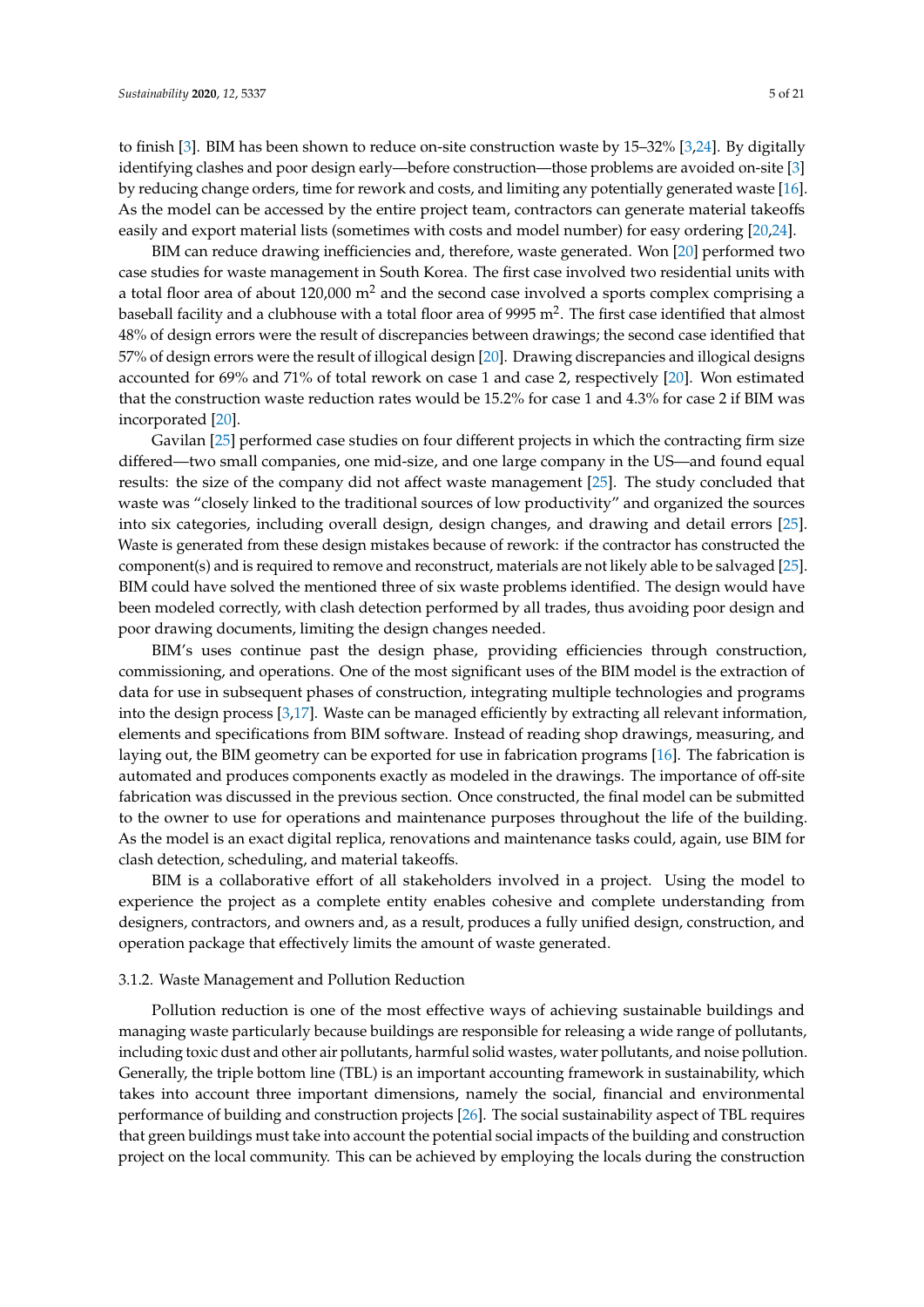process and designing buildings that promote the health of its occupants, but social sustainability involves numerous other aspects and needs to be more robust [\[27\]](#page-16-18).

The financial aspect of sustainable building involves the economic viability of construction projects that have the potential to create economic benefits for investors, the local community, and society as a whole. One way to measure this is by estimating the life cycle economic and environmental impacts of the materials selected for the building.

Environmental sustainability in construction projects largely involves employing sustainable building practices that increase pollution reduction and have a minimum impact on the environment [\[28\]](#page-16-19). Sustainable buildings use a variety of pollution reduction strategies. For example, the problem of air pollution in building and construction is addressed by dampening construction dust through fine water sprays, limiting the burning of toxic wastes in construction sites, and using locally sourced sustainable construction materials [\[25\]](#page-16-16). Water pollution reduction is achieved by effectively monitoring the disposal of waste through recycling. Finally, noise pollution is reduced by installing acoustic barriers, using properly maintained equipment, and wearing appropriate gear to protect hearing loss among construction workers. Other strategies for pollution reduction include material selection and implementing proper waste management.

### Building Design and Material Selection

Optimized building design, siting, and proper material selection are important components of the TBL and contribute to waste reduction. In sustainable building, the selected sites should minimize urban sprawl and avoid the potential destruction of natural habitats, designing buildings in a way that not only reduces their impact on the environment but also minimizes energy use while using appropriate materials that enhance the durability of the building and improve its performance [\[29\]](#page-16-20). This can be achieved by utilizing existing natural hydrological features such as the flow of stormwater during site selection in order to minimize the building footprint on the site of the construction [\[30\]](#page-16-21). In addition, it is important to select appropriate materials that provide thermal insulation, enhance energy efficiency, and reduce pollution and energy waste. For example, high-performance low-e glazing is critically important in achieving optimum energy performance in buildings. Similarly, the use of energy-efficient light bulbs that incorporate sensors may also reduce energy use in buildings.

#### Reuse and Recycling of Building Materials

Reuse and recycling is an essential strategy that helps to reduce the environmental impact of buildings. A good principle to follow is reduce first, reuse, and then recycle. Reusing and recycling are distinct terms that are not interchangeable, even though they attempt to achieve a common goal. Recycling keeps materials out of the landfill by "collecting, segregating, processing, and manufacturing collected goods into new products" [\[31\]](#page-16-22). Through the process of reusing, materials are kept out of the waste stream and landfills by passing collected goods on to others [\[31\]](#page-16-22). This, in turn, increases the wellbeing of our communities by allowing citizens to make useful products that have been discarded by others who are no longer in need of those products. From an environmental perspective, reuse programs reduce air, water, and land pollution and limit the use of natural resources [\[31\]](#page-16-22). From an economic perspective, reusing can help people from all socioeconomic backgrounds to obtain the items they need in a less expensive way [\[31\]](#page-16-22).

Incorporating reusable building materials can reduce waste pollution and energy use [\[31\]](#page-16-22). Building materials that are environmentally friendly include wood, metals such as steel, aluminum, iron and copper, bricks, concrete, drywall and linoleum flooring, all of which are either biodegradable, reusable, or recyclable. Reusable building materials can be either composed of one substance or can be disassembled into individual materials that can be reused or recycled [\[31](#page-16-22)[,32\]](#page-16-23). Construction and demolition account for 30–50% of the US solid waste stream and approximately 85% of the material derived from these activities includes reusable or recyclable material [\[31\]](#page-16-22). Therefore, it is important to select materials that can be reused or recycled at the end of their useful life. It is also helpful to select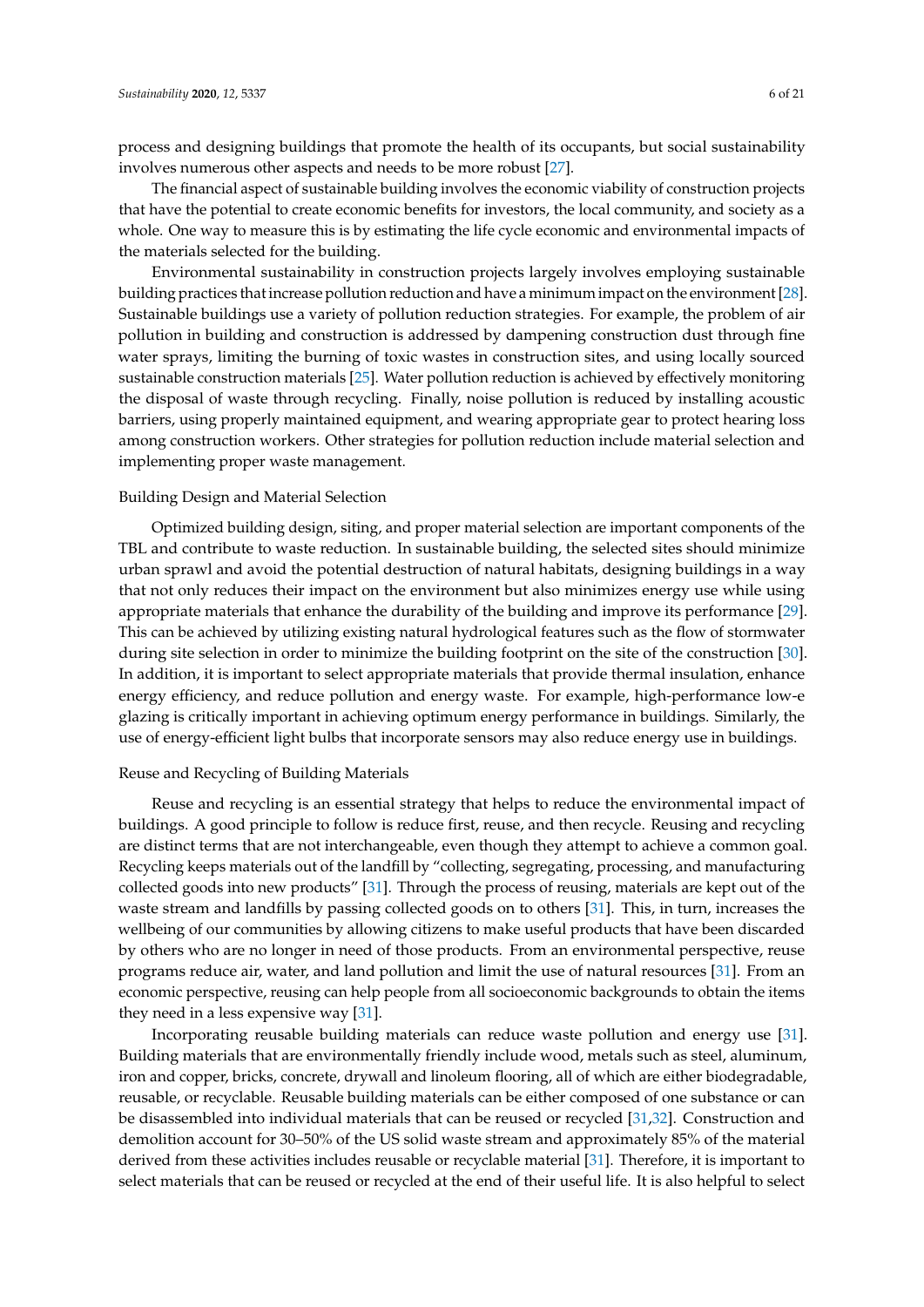materials that are longer lasting or have longer life expectancies in order to use the environmental impact of having to replace such materials over a long period [\[31\]](#page-16-22).

Building construction is one of the most wasteful activities, even though almost every component or material in construction can be reused and renewed [\[31\]](#page-16-22). The negative consequences associated with building construction can be avoided by utilizing the concepts of reuse and recycling. The authors of [\[33\]](#page-16-24) presented some environmentally friendly methods of reducing waste disposal that are categorized by material type. The breakdown per category shows the recycling possibilities in the life cycle of each material, which results in less waste disposal and lower costs. Educating and training people about proper waste management can curb behaviors that are harmful to the environment [\[33\]](#page-16-24).

Life Cycle Assessment (LCA) evaluates the environmental impact of building materials through different phases of a building [\[31\]](#page-16-22). The phases of the product life cycle include raw material, production, transportation, use, and disposal. If certain phases are reduced, or the cycle can skip over a few phases, this will greatly reduce the impact on the environment, cost, and availability of a material [\[31\]](#page-16-22). There are different software options, such as Building for Environmental and Economic Sustainability (BEES) and Building Industry Reporting and Design for Sustainability (BIRDS) by the National Institute of Standards and Technology, that can evaluate the environmental, social and economic impact of buildings over a period of time [\[34\]](#page-16-25). Implementing these tools can potentially decrease environmental impact, as clients and the design team would be more conscious when choosing materials for their projects [\[1\]](#page-15-0).

Studies have shown that recycling building materials can reduce environmental impact and total life cycle energy by 30% [\[35\]](#page-17-0). During the process of construction and demolition, it is important to consider quality over quantity. In other words, it is important to value the materials to be recycled in terms of effectiveness and sustainability. Within the field of recycling, there are two concepts, known as upcycling and downcycling [\[36\]](#page-17-1). Upcycling is the "enhancement of value or utility through non-destructive recycling" [\[36\]](#page-17-1). Although some processing is undertaken in upcycling, the impact of the processing should be "less than the impacts of extracting and processing the virgin material displaced by the upcycled product" [\[36\]](#page-17-1). Downcycling is the process by which waste materials are converted into something of lesser value. This is normally used on products whose nature prevents them from retaining their former durability once re-processed [\[36\]](#page-17-1).

Despite the known positives of practicing sustainability, there are legal, technological, and economic barriers that prevent sustainable practices and methods from being implemented to their fullest potential [\[37\]](#page-17-2). Unavailability of sustainable materials, direct and indirect costs, lack of ability to enforce sustainability policies and lack of experience are some of the most common issues that hinder the implementation of sustainability on a global scale [\[37\]](#page-17-2). Reusing and recycling are practical and economic approaches that embrace and encourage sustainability principles in a way that is accessible to all communities and economies.

#### Pollution Reduction through Proper Waste Management

Eliminating and reducing waste and increasing the reuse of materials in building and construction projects is another important way of reducing pollution. This involves implementing a number of strategies, such as selecting building products that consider transportation, packaging, and the use of reusable and recyclable materials [\[38\]](#page-17-3). Materials eliminated in construction as waste can effectively be reused, thereby reducing pollution and eliminating the financial costs of waste disposal. In addition, effective waste management can also be accomplished by using more durable construction materials and minimizing demolition as a way of reducing pollution and waste creation, since demolition contributes 90% to C&D material waste [\[39\]](#page-17-4). Instead of demolition, deconstruction can be adopted in building and construction projects: deconstruction allows for better recovery of reusable materials, thereby minimizing pollution in the form of landfill waste and reducing the cost of construction. The authors of [\[40\]](#page-17-5) explored sustainable materials management using performance metrics to monitor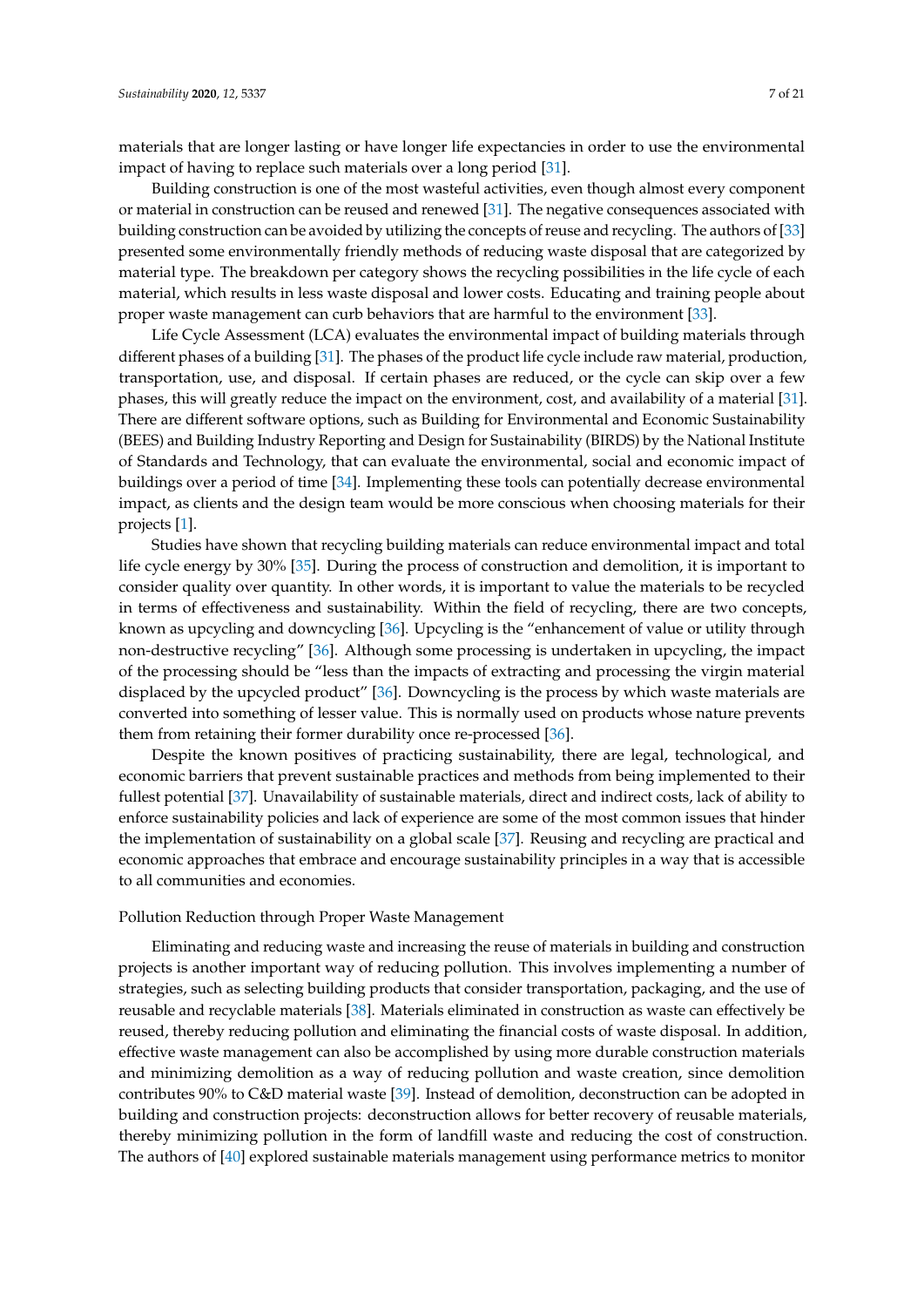solid waste management. There is a need to focus on specific materials in the waste stream to improve the effectiveness of proposed approaches.

#### *3.2. Water-Saving Construction Process*

According to United Nations Educational, Scientific and Cultural Organization (UNESCO) and the World Health Organization (WHO), 33%—roughly 3.5 billion people—of the world's population are not granted fresh drinking water [\[41,](#page-17-6)[42\]](#page-17-7). Due to global population growth, industrial and agriculture overuse, new lifestyle standards, climate change, and a lack of policies for pollution control, among others, demand trends have steadily increased by 1% on a yearly basis [\[41,](#page-17-6)[42\]](#page-17-7). Buildings also account for roughly 12% of the freshwater withdrawals just in the US [\[43\]](#page-17-8). Therefore, in efforts to mitigate worldwide water scarcity, water resource management is necessary. This section summarizes how green buildings, by readily available means, play a fundamental role in water conservation, wastewater (WW) management, and, likewise, promote sustainable management practices and waste reduction.

#### 3.2.1. Water Resource Management

There are several conservation techniques and methodologies applied at different stages of the design, construction, and operation of buildings. Although there are many subcategories, there is a distinction between indoor and outdoor water use, so it is vital to clarify their impacts on the environment [\[44\]](#page-17-9). Indoor water conservation techniques include smart metering, water use reduction calculators, water-saving fixtures, and greywater recycling that can be applied during the design to obtain various results [\[45\]](#page-17-10). The outdoor criteria include the use of alternative resources, such as rainwater harvesting [\[46\]](#page-17-11), water-efficient landscaping, building natural sources, green technologies and, lately, novel bio-remediation techniques.

# Water Metering and Monitoring

Metering systems are strategically installed to monitor water consumption; the data collected can then be evaluated to see if consumption rates were met according to Water Stress Index (WSI). Moreover, by using smart artificial intelligence-based metering systems, it is also possible to monitor occupants' water consumption behavior to eventually incentivize water checks programs [\[47\]](#page-17-12).

The typical analysis gathers historical water consumption data from sources like (1) Sanitary fixtures (i.e., urinals, lavatories, faucets, sinks, and showers), (2) climate systems that emit condensation during the process, (3) landscape operation (i.e., irrigation, garden watering and/or vertical greeneries), (4) miscellaneous (bathtubs, pools, dishwashers, etc.). Regular models require an analysis of water supply and sewer discharge together with service life, water utility rates, and any technological efficiency system, low flush toilets, low-flow showerheads, or automatic water shut-off valve. The Leadership in Energy and Environmental Design (LEED) standards include a calculator for indoor water use reduction for each fixture type [\[48\]](#page-17-13).

A Net Present Value (NPV) analysis can be obtained to determine the feasibility of a system [\[49\]](#page-17-14). The Internal Rate of Return (IRR) measures profits for potential investments and the Benefit–Cost Ratio (BCR) shows the ratio of the NPV of cash inflow to the NPV of cash outflows [\[50\]](#page-17-15). Results can be verified for the Consumptive Water Rates (CWR), Degradative Water Use (DWU), WSI [\[51\]](#page-17-16), while also ensuring that mandatory regional standards like British Standards Institution (BSI) in the UK, or NSF/ANSI Standard 350 in the USA are met.

#### Water Recycling

Greywater can be differentiated by the type of treatment required for removal of suspended and slow media, typical home showers, hand and clothes basins or light greywater (LGW), and household toilets and sometimes the kitchen basin, also known as dark greywater (DGW) [\[52\]](#page-17-17). Greywater (GW) makes up as much 60% of the domestic wastewater volume [\[53\]](#page-17-18). Because of the high potential of domestic water treatment, GW reuse has become an essential practice for preserving freshwater use in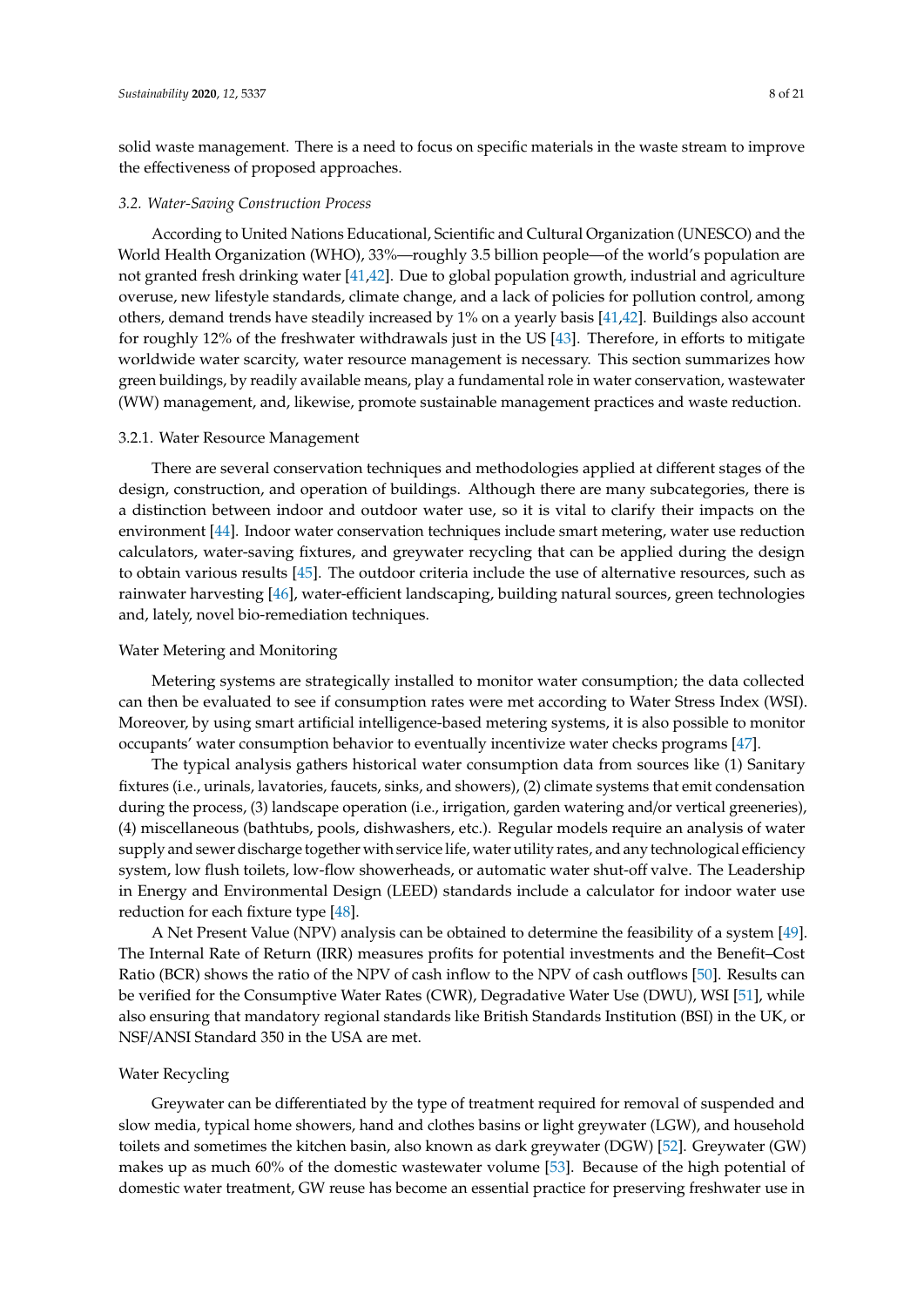buildings; furthermore, recycling water was clearly identified for the protection of the water sources, recovery of farmland nutrients, groundwater recharge, and to reduce wastewater discharge [\[54\]](#page-17-19). Rain water harvesting (RWH) systems provide non-potable water for domestic use and can reduce storm water runoff and potable water demand by 60–80% [\[55,](#page-17-20)[56\]](#page-17-21).

## Nature-Based Alternatives

Nature-based alternatives have been increasingly used in WW treatment to remove larger amounts of organic matter. The authors of [\[57\]](#page-17-22) presented several nature-based solutions (NBS) for and its application for improving water availability, quality, and risk. These systems offer benefits that extend beyond environmental, such as improving the landscape but also social and economic benefits [\[57\]](#page-17-22). Other applications like membrane bioreactors (MBRs), green or vegetated walls, vertical subsurface flow constructed wetlands, constructed artificial wetlands, and green roofs showed high performance while reducing runoff [\[58\]](#page-17-23). Typically, these systems can be designed to harvest rainwater into a reservoir with sufficient capacity to retain and collect it for reuse, an equivalent of up to 60–70% of the total water volume required on gardening and DW. The volume of water depends on regional climate and soil conditions.

Mycelium–biomass composites are emerging as a novel sustainable material with very useful capabilities such as degradable toxics medium [\[59\]](#page-18-0), such as heavy metals, tobacco smoke, ink, arsenic, coal-tar distilled compounds [\[60\]](#page-18-1), among others; it is also known that novel mycofilters are able to remove the formation of microbial bodies (e.g., E. coli) and pathogens [\[61\]](#page-18-2). Overall, mycoremediation represents an approach to treat contaminated soil and water; indeed, combined with a variety of water management applications, it offers itself as a solid eco-tool to clean polluted waters from high-industrialized and congested urban regions.

#### 3.2.2. Build for Resilience

Extreme meteorological changes like storms and hurricanes are resulting in more intensified precipitation and rapid flooding events. Further, extreme climate conditions impede crop growth, risking its continuity. These changes are becoming more frequent; thus, the ramping-up capacities of local communities and cities to manage climate change disruptions is a key factor for future generations to thrive [\[62\]](#page-18-3). Green roofs and constructed wetlands reduce stormwater runoff, mitigate heat island in urban areas, allow for food self-production, and serve as an alternative source of water [\[63,](#page-18-4)[64\]](#page-18-5). [\[65\]](#page-18-6) discussed the water-energy nexus and energy production from water and energy for water treatment, desalination, and other purposes. Beneficial synergies in the water-energy nexus should be harnessed to increase the resilience of these systems. LEED from the United States Green Building Council (USGBC) makes available sections focused on integrating these concepts into the building [\[66,](#page-18-7)[67\]](#page-18-8). These eco-techniques require complex engineered systems and, in order to serve the core of 'sustainability,' these systems should lower Life Cycle Impact (LCI). The standard for water footprint based on LCA (ISO 14046) can be implemented as a tool to ensure that biotechnologies truly fulfil the expected requirements.

## *3.3. Embodied Carbon and Operational Energy Use*

#### 3.3.1. Embodied Carbon

Embodied carbon is the carbon dioxide  $(CO<sub>2</sub>)$  or greenhouse gas emissions involved with the manufacturing and use of a product or service. The embodied energy of a product correlates to the energy used to build the product: it involves the extraction, refining, processing, transporting, fabricating and demolition involved in the construction. The amount of emissions released in construction and the built environment has been the main cause of carbon increase in the world. To combat this, the world today is moving towards a reduction in embodied carbon. Within the building sector, the urgency to reduce carbon impacts fully and move to net-zero carbon emissions by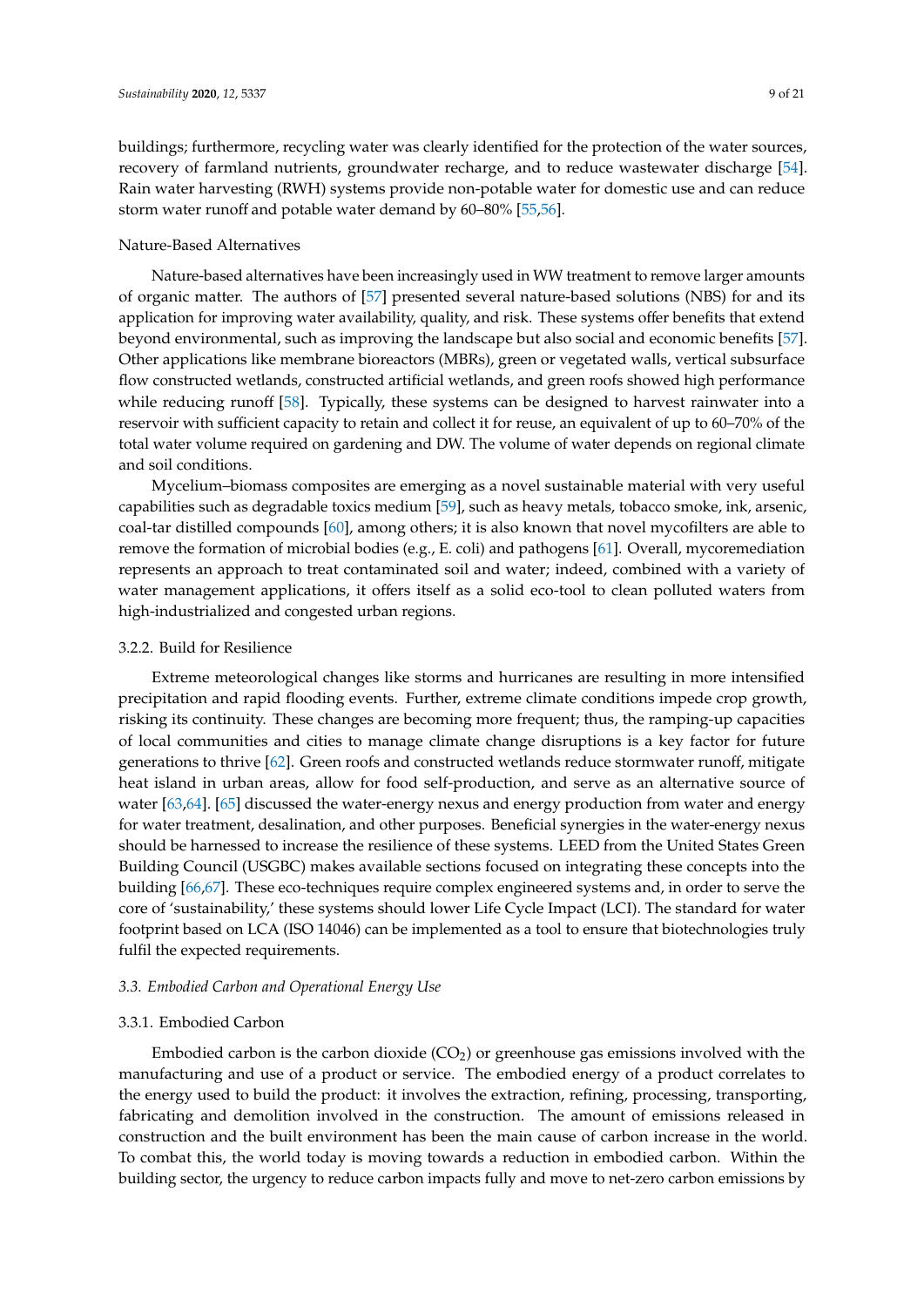2050 was the goal for the Paris Agreement of 2015 [\[68\]](#page-18-9). The main objective is to fight climate change, mitigate greenhouse gas emissions, and limit the increase in the world's temperature [\[68\]](#page-18-9).

#### Embodied Carbon in Buildings

Globally, communities have committed to reducing carbon emissions by enacting various sustainable measures. Looking at the life cycle stages of a building, it is clear that buildings' lifespan ranges from 50 to 100 years; therefore, buildings must be resilient enough to withstand future impacts [\[69\]](#page-18-10). Sustainability in construction separates the life cycle into four different stages: the production stage, the construction stage, the use stage, and the end of life stage. The production stage is typically investigated when determining the emissions released into the environment. During the production stage, raw materials are gathered, extraction takes place, goods are transported, and manufacturing occurs. At the construction stage, the structure is developed, finishes are applied, and the building is prepared for occupancy. The use stage includes the operation and maintenance of the building. Finally, the end of life stage deals with the decommissioning and disposal of materials [\[70](#page-18-11)[,71\]](#page-18-12). The life cycle of a building has embodied carbon with associated emissions.

The urban environment has the greatest need for energy savings and emissions reduction, it accounts for 71–76% of global carbon emission and up to 76% global energy consumption [\[72\]](#page-18-13). Worldwide building operations account for 28% of energy emissions in relation to greenhouse gases (GHG) [\[73\]](#page-18-14). The major components that contribute to an increase in GHG emissions in buildings are space cooling, appliances, and other plug loads [\[73\]](#page-18-14). Energy efficient operations of these systems lead to the greatest emission reduction [\[74\]](#page-18-15).

## Reducing Embodied Carbon in Buildings

There have been numerous actions taken globally to reduce the number of emissions and move towards a sustainable future. The UK's carbon calculator, called the Carbon Infrastructure Transformation Tool, revealed that burden-shifting occurs when one stage of the LCA is adjusted, but the overall energy consumption is increased [\[71\]](#page-18-12). For example, a high-speed rail project was designed with a smaller train tunnel diameter, therefore reducing the amount of excavation and materials needed. However, by reducing the tunnel diameter, the air resistance within the tunnel was altered, which consequently increased the amount of total energy use [\[71\]](#page-18-12).

In South Korea, there have been tests to develop voided slabs that are filled with void formers in the middle to reduce the amount of GHG emissions from the materials. Compared to regular concrete slabs, not only did the voided slabs accomplish the same tasks, they did so at a 12% reduction in GHG emissions and lowered overall costs [\[75\]](#page-18-16).

In the United Kingdom, CEMEX was the first company in 2010 to reveal calculated carbon footprints—cement, concrete, and aggregate products—to their clients [\[76\]](#page-18-17). In response, California developed rules and regulations to ensure a move in a sustainable direction. In October 2017, the governor of California approved the Buy Clean California Act (BCCA) that will reduce the amount of carbon emissions and global warming potential (GWP) [\[76\]](#page-18-17). Investigating alternative insulating materials is another technique to offset carbon emissions. Rapeseed, an oily plant seed, is used in Europe as an insulation substitute, which provides a 12% reduction in carbon emissions while maintaining the same thermal resistance and comfortability to the inhabitants [\[77\]](#page-18-18). The GWP is the extent of global warming impacts of different gases [\[78\]](#page-18-19). In a study determining the insulation of various materials, expanded cork was shown to reduce the amount of carbon emissions during the construction phase and lower the GWP overall while providing the optimal thickness needed for heating and cooling [\[69\]](#page-18-10).

#### 3.3.2. Energy Consumption

The International Energy Agency (IEA) reported an increase of almost double the amount of global energy consumption from 2010 to 2018, which also resulted in a 70% increase in  $CO<sub>2</sub>$  emissions [\[79\]](#page-18-20).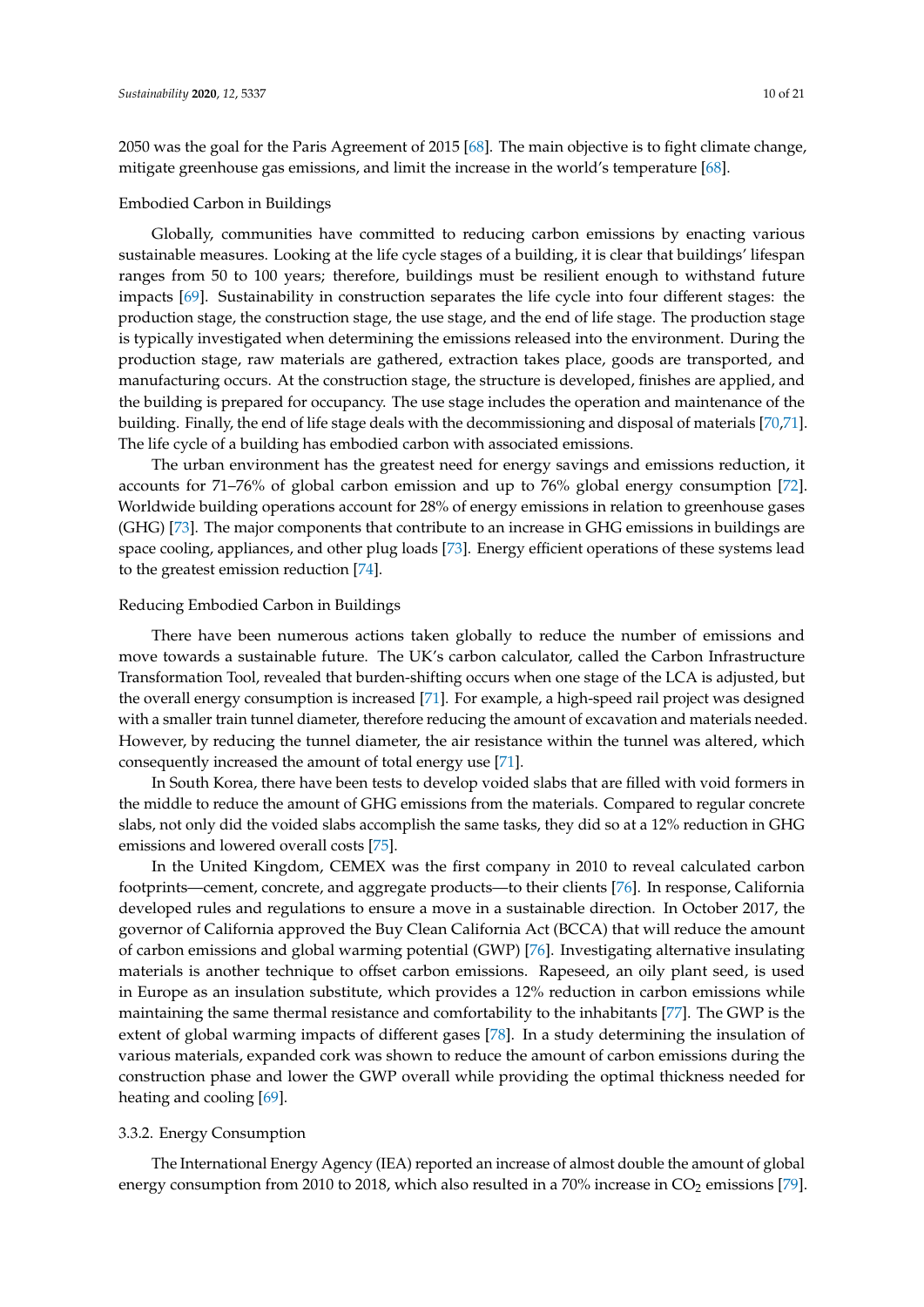In the US, buildings alone are responsible for approximately 40% of the total energy consumption [\[80\]](#page-18-21). Currently, people spend about 90% of their time indoors using more electrical appliances, increasing energy consumption per capita [\[80,](#page-18-21)[81\]](#page-18-22). Furthermore, the continuous growth of the average housing size leads to a higher energy demand for space cooling and heating [\[82\]](#page-19-0). The growing population spending more time indoors will stimulate a further escalation in both energy consumption and  $CO<sub>2</sub>$ emissions associated with building operations.

The primary residential energy consumption categories are space heating (37%), electrical appliances (25%), water heating (19%), followed by space cooling, lighting, and cooking (less than 10% each) [\[80\]](#page-18-21). Since coal and natural gas currently constitute 23.5% and 38.4% [\[9\]](#page-16-0), respectively, of the overall US utility-scale electricity generation, building energy consumption reduction could decrease CO<sup>2</sup> emissions significantly. This section provides an overview of state-of-the-art technologies for building energy consumption reduction and clean, renewable energy generation that can be used for new construction and retrofitting projects to reduce or eliminate the environmental burdens caused by building operation.

Passive Building Energy-Saving Technologies

(1) Building Envelopes

Building envelopes separate the indoor space of a building from the outdoor environment and play an essential role in reduced building energy consumption. A well-insulated building envelope can save up to 22% of energy consumption [\[83\]](#page-19-1) and reduce GWP, as earlier discussed. As an example, building envelopes that comply with the Passivhaus standard applied in Germany demonstrate 49.7% higher energy efficiency than the envelopes used in Tianjin, China [\[83\]](#page-19-1).

(2) Window Glazing

Buildings can lose 60% of their energy through windows [\[84\]](#page-19-2). The selection of a proper window-to-wall ratio and a window glazing material minimizes heat gain/loss [\[80\]](#page-18-21). Near-infrared electrochromic windows may save up to 50% of energy compared to conventional window materials without sacrificing visual comfort [\[84\]](#page-19-2). Moreover, windows can generate energy if they are made of semi-transparent building-integrated photovoltaic modules [\[80\]](#page-18-21).

(3) Passive Heating

Passive heating technologies rely on solar heat energy. One of the typical technologies is the Trombe wall that allows for transferring solar heat energy into buildings to meet a part of a heating load [\[80\]](#page-18-21). More advanced building integrated photovoltaic Trombe wall systems generate electrical energy in addition to heat energy [\[85\]](#page-19-3).

(4) Passive Cooling

Passive cooling can be provided by nighttime ventilation with cold night air, ground cooling, and sun shading technologies [\[80\]](#page-18-21). Case studies in Germany, Italy, and Turkey demonstrated 13–44 kWh/m<sup>2</sup> energy savings due to nighttime ventilation [\[80\]](#page-18-21). Ground cooling systems represented by the earth–air heat exchangers can save 38% of electricity consumption compared to electric heaters [\[86\]](#page-19-4). A case study of an office building in Athens showed that a green roof used for sun shading allowed 19% of energy to be saved, typically used for cooling needs [\[80\]](#page-18-21).

Energy-Efficient Heating, Ventilation, and Air Conditioning (HVAC), Domestic Hot Water, and Lighting

(1) HVAC Systems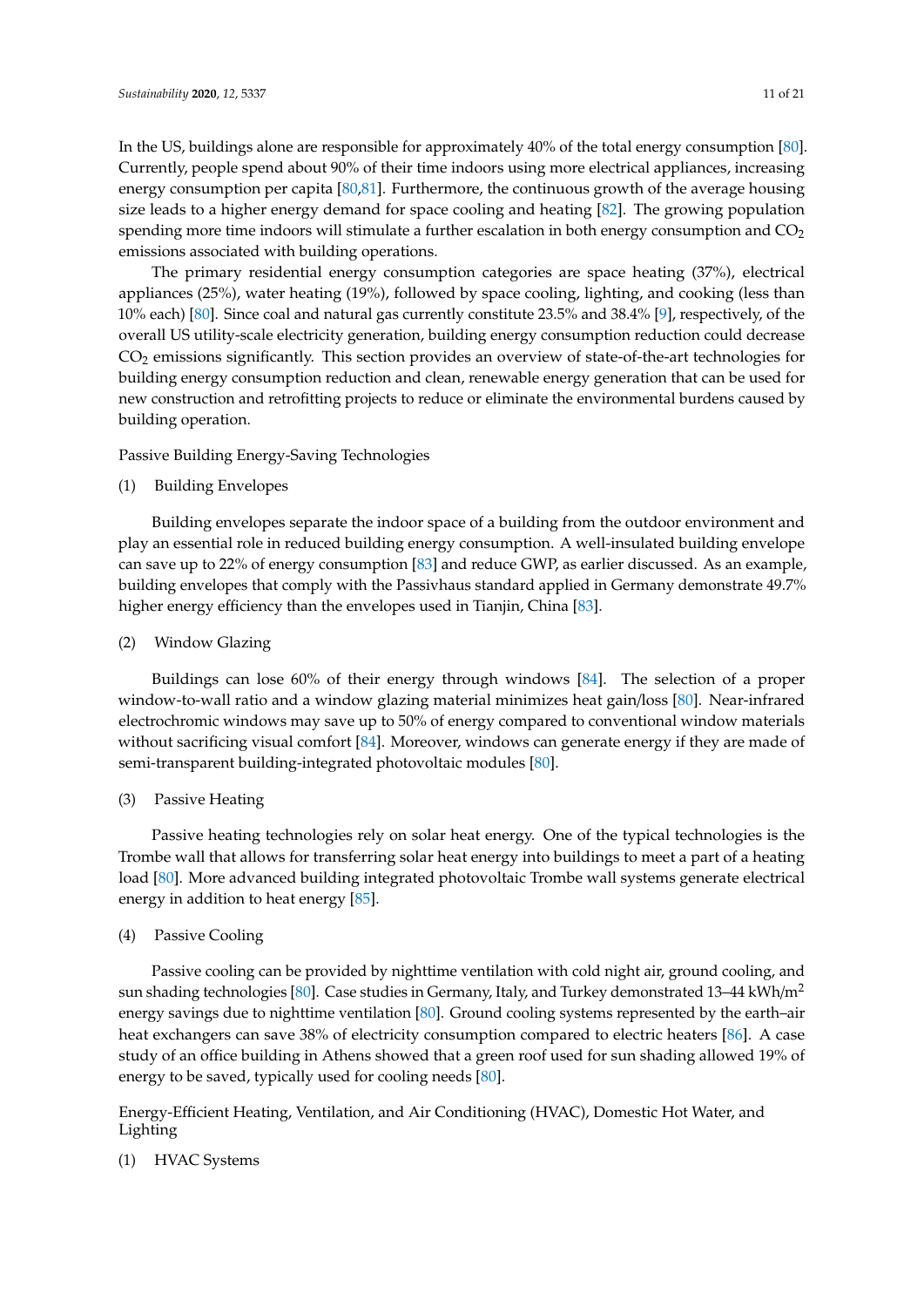Evaporating cooling is a growing technology for providing buildings with cool air, especially efficient in hot and arid climate zones [\[87\]](#page-19-5). The technology relies on the use of water to increase air humidity resulting in its temperature reduction and allows saving around 16% of energy compared to conventional air conditioners in very hot climates [\[87\]](#page-19-5).

Sensible and enthalpy heat recovery systems using heat exchange between cool intake and warm exhausted air streams allow the recovery of 60–95% of wasted energy and provide additional ventilation [\[80\]](#page-18-21).

Radiant heating and cooling systems are proven to be up to 15–20% more energy-efficient compared to conventional systems [\[80\]](#page-18-21). Floor heating systems can be used in cold climates and chilled ceilings in mild and hot locations [\[80\]](#page-18-21).

Variable-air-volume (VAV) air-conditioning systems demonstrate excellent energy savings of up to 30% compared to conventional systems [\[88\]](#page-19-6). Instead of varying intake air temperature, VAV systems control the ratio of intake and exhaust air, which can maintain the desired temperature of the indoor air [\[80\]](#page-18-21).

#### (2) Energy-Efficient and Autonomous Lighting

The use of light-emitting diode (LED) lighting, which is up to 80% more efficient than conventional bulbs, is expected to reduce energy consumption by 40% in 2030 [\[89\]](#page-19-7). Due to the LED efficiency, they can be widely used for off-grid applications utilizing solar, kinetic, or wind energy [\[89\]](#page-19-7).

## (3) Renewable Energy Generation Systems

Solar, wind, geothermal, and bioenergy are the primary sources that provide buildings with clean, renewable energy [\[80\]](#page-18-21). Solar rooftop photovoltaic (PV) panels have a long history of application in residential and commercial construction projects. However, their use can be limited by the roof area, especially for high-rise buildings [\[80\]](#page-18-21). The growing building integrated photovoltaic (BIPV) technology helps to solve this problem. PV material can be used for building windows and facades to transform them into electricity generation units, which can also preheat air and water [\[90\]](#page-19-8).

Although energy harvesting from wind tends to be less predictable than from solar, various wind energy generation units such as building-mounted and small-scale wind turbines proved to provide significant amounts of energy for buildings [\[80\]](#page-18-21).

Geothermal energy is known as an abundant renewable energy source for heating, cooling, and electric energy generation purposes. It provides a more consistent output than wind or solar systems due to lower dependence on ambient climate conditions [\[91\]](#page-19-9). Although the use of geothermal systems for cooling and heating purposes requires high initial investments, their operation cost is very low [\[78\]](#page-18-19). Furthermore, combining heating and cooling geothermal systems with other supplementary renewable energy systems such as solar thermal collectors, solar photovoltaics, and cooling towers brings additional benefits. Thus, the increased overall efficiency results in lower upfront and operation costs. Additionally, supplementary renewable energy systems prevent geothermal systems from potential gradual efficiency degradation and ground fouling [\[78\]](#page-18-19).

Biomass itself is a great source for providing buildings with both electricity and space heating [\[80\]](#page-18-21). Several waste-to-energy technologies, such as bio-gasification and anaerobic digestion, allow energy recovery from organic agricultural and food waste [\[92\]](#page-19-10).

Advancement in building energy efficiency and the extensive use of clean, renewable energy is vital for meeting the energy needs of the growing population. The state-of-the-art building energy consumption reduction strategies and clean, renewable generation technologies provided in this section can not only ensure energy savings but also create a favorable environment for building occupants.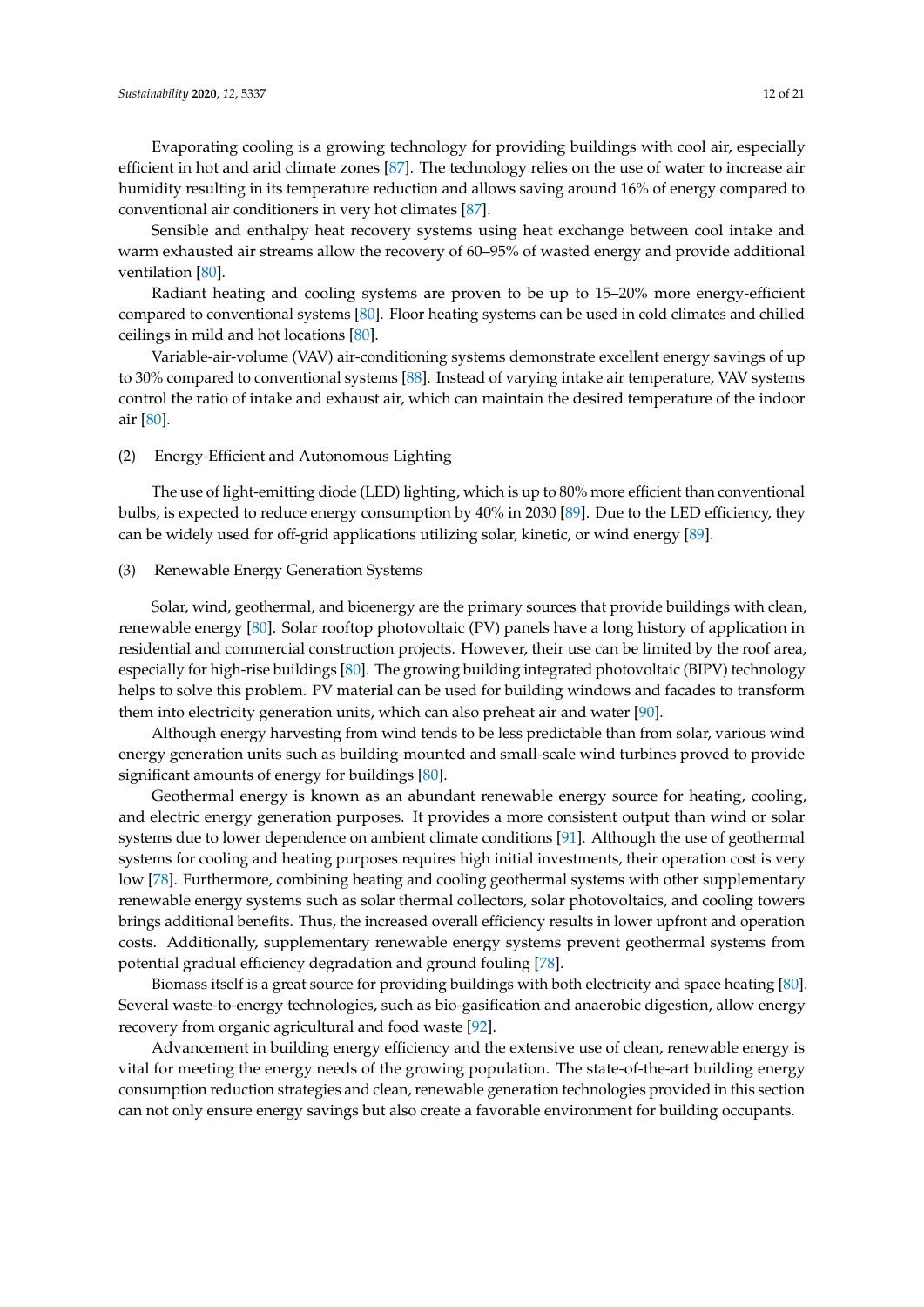#### 3.3.3. Indoor Air Quality (IAQ)

#### Importance of IAQ

IAQ is one of the components of Indoor Environmental Quality (IEQ), among others, such as thermal comfort, acoustic quality, and visual comfort, which play a significant role in occupant satisfaction [\[93\]](#page-19-11). As mentioned earlier, people spend the majority of their time indoors, and clean air inhaled per capita per day is 10 m $^3$  to 12 m $^3$  [\[94\]](#page-19-12). While good IAQ can lead to an increase in occupants' productivity, a poor IAQ can cause sick building syndrome [\[95\]](#page-19-13), or even death. According to the WHO, 3.8 million early deaths were due to inadequate domestic IAQ, causing nearly 6.8% of worldwide death [\[96\]](#page-19-14).

#### Sources of Indoor Air Pollution

Factors such as choice of construction materials, human actions, indoor and outside contaminants, HVAC systems, and some of the building parameters such as volume, area and insulation contribute to poor IAQ [\[94\]](#page-19-12). For example, indoor combustion, which is the result of gas stoves or fireplaces, and wood products, can cause significant air pollution [\[94\]](#page-19-12). In addition, bacteria grown from wet HVAC surfaces can also cause pollution indoors [\[97\]](#page-19-15).

#### IAQ Improvement and Energy Consumption

In order to eliminate IAQ problems, many strategies were put in place, including the development of standards, codes, and guidelines. American Society of Heating and Refrigeration Engineers (ASHRAE) standard 62.1, for instance, was created to ensure acceptable air quality for building dwellers. It was developed as a guideline for all the stakeholders engaged in the HVAC industry as they design, build, install, and maintain systems to ensure acceptable air quality. ASHRAE thermal comfort standards prescribe that thermal comfort is achieved when 80% of the inhabitants express no dissatisfaction with the indoor thermal conditions [\[98\]](#page-19-16), and outdoor air to air generators for large and small office buildings allow only 5 cfm/person and 4.2 cfm/person, respectively [\[99\]](#page-19-17). In addition, ISO 16000-40:2019 [\[100\]](#page-19-18) was designed to offer air quality guidelines suitable for building users subject to local requirements and limitations.

Furthermore, to identify more sustainable and cost-effective ways to improve the quality of indoor air, many researchers made use of various parameters, namely the concentrations of gaseous pollutants such as Nitrogen dioxide (NO2), formaldehyde, and Total Volatile Organic Compounds (TVOCs). Other parameters include a period of construction, building location, type of ventilation system, temperature, relative humidity, Air Exchange Rate (AER), type of building (house, office, school, apartment) [\[97\]](#page-19-15), and indices to assess IAQ in buildings [\[101\]](#page-19-19). The Environmental Protection Agency (EPA) also recommended three solutions to enhance IAQ, namely, monitor indoor pollution suppliers, improve the type of ventilation system and use air cleaners [\[80\]](#page-18-21). Although implementing these strategies can bring in indoor fresh air [\[102\]](#page-19-20), it is also critical to consider the consumption of energy for heating and cooling the fresh incoming air [\[93\]](#page-19-11) as having fresh air can increase energy consumption and cost due to the difference in indoor and outdoor temperature [\[80\]](#page-18-21). HVAC systems can consume from 20% to 60% of electricity in a building and to mitigate that, energy-efficient design is recommended, which can be implemented through three strategies, namely system design, control and energy recovery [\[103\]](#page-19-21).

#### Solutions for Improved IAQ

Researchers have found technologies and innovations that can help maintain and improve IAQ while reducing energy consumption and cost. Heat recovery ventilators, for example, can be used to generate outside air into the building at a much lesser cost; the optimum ratio of makeup air to recirculation air is another way, as it can reduce nearly 22.1% of energy [\[80\]](#page-18-21). Additionally, combining Demand Control Ventilation (DCV) with an economizer substantially improved IAQ, and evidently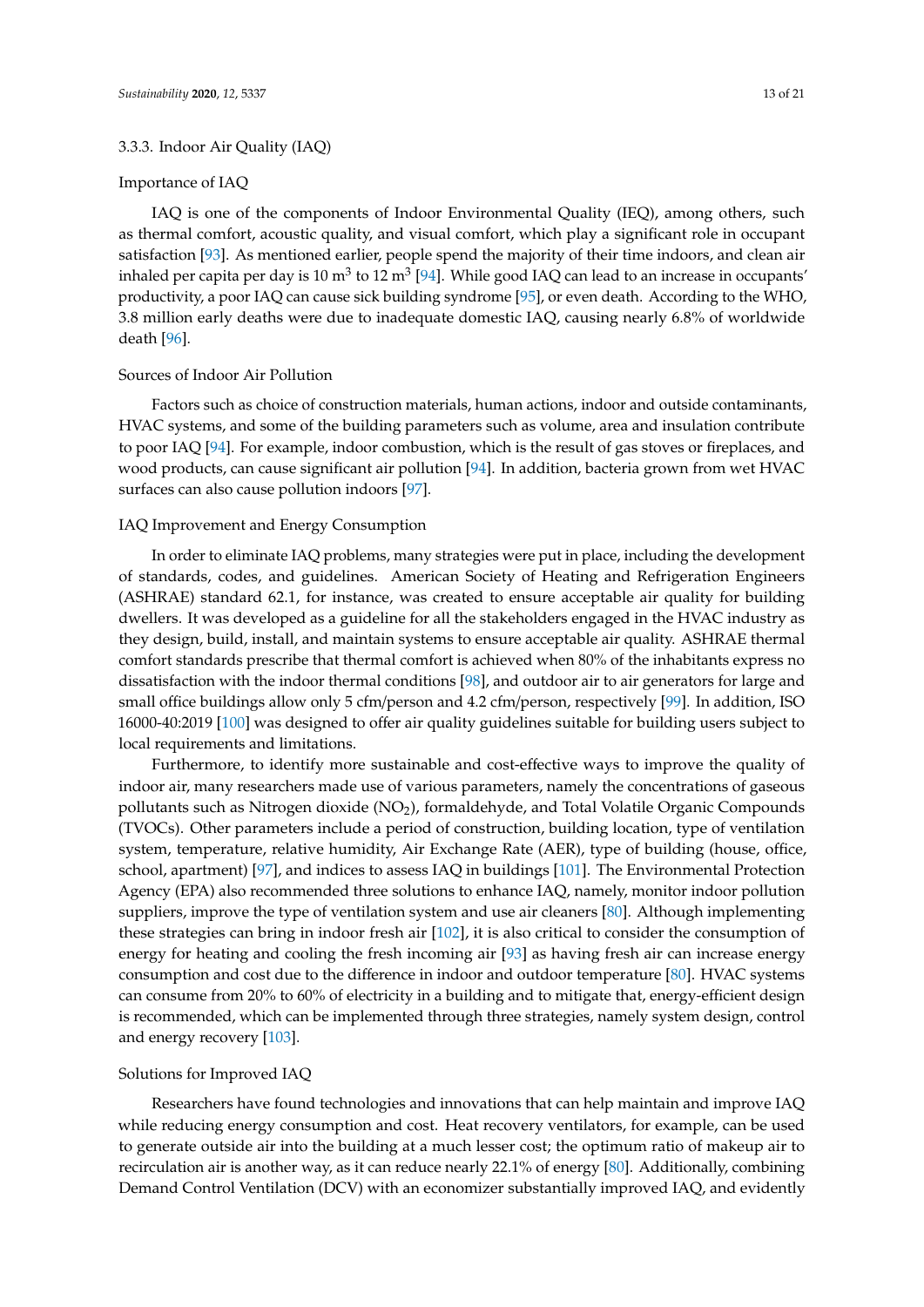saved 88.47% of energy in comparison to the conventional control [\[104\]](#page-19-22). Moreover, in an experimental study conducted in Kuwait, the Middle East, researchers used a chilled ceiling and mixed displacement ventilation, also known as CC/DV system, to save energy while still maintaining acceptable air quality. By using the mixed system, the energy consumption reduced by 15% to 20% when compared to the traditional system [\[105\]](#page-19-23).

# 3.3.4. Smart Building Monitoring and Controls

Like any other design of a new building, the start of the project begins with an idea. There are different stakeholders who will be involved with the project including the occupants, managers, contractors, designers and the maintenance personnel. Decisions on building operations and implementing smart monitoring and controls should be made early on in the project to accrue the maximum benefits while involving key stakeholders in the discussion. Smart building monitors include IEQ sensors, monitoring devices that can be integrated with the Building Automation System (BAS). The major aspects that will be discussed are smart grids, smart meters and smart home automation systems.

#### Energy Management

### (1) Smart Grids

Smart grids are an automated delivery system for information and energy. The smart power grid uses computers to communicate with buildings and power sources, allowing information regarding power usage to flow from the home's smart meter to a transformer to the power company and back [\[106\]](#page-20-0). This helps with load shedding during peak times [\[106\]](#page-20-0) and allows the power company to monitor energy usage, check for spikes, monitor peak usage times and restore power quicker after a power outage, and allows the integration of renewable energy [\[107\]](#page-20-1).

Utilizing computers, the smart grid can monitor the system itself. It is able to tell when certain parts of the grid are getting old or no longer efficient. In addition, the computers can reroute power from one source to areas that may have power outages: they are able to detect when important resources such as traffic lights or phone systems are down during an emergency. They can manage power consumption for a home or an entire neighborhood. Demand response is important to support smart grid technology. The authors of [\[107\]](#page-20-1) described different types of consumers in the demand response environment as those that change their usage during peak hours only, those that do not change their usage patterns, and those that move their peak loads to off-peak hours. While demand response offers several benefits like reducing congestion and GHG emissions [\[108\]](#page-20-2), consumers may choose to participate either through incentive-based or price-based programs [\[107\]](#page-20-1).

In addition to monitoring the power grid, smart grids allow the customer to sell or share their overflow back to the power company. Prosumers is a term used for customers who are energy-producing and sharing the excessive energy they generated [\[55\]](#page-17-20). Advanced Metering Infrastructure (AMI) connects users and utilities, along with Home Energy Management Systems (HEMS) [\[55\]](#page-17-20), to monitor consumption patterns. Renewable energy production by consumers can be used as a new source of energy and can be shared with other consumers and the grid [\[55,](#page-17-20)[107\]](#page-20-1).

The ability of prosumers to interact with smart grids requires a communication network. The infrastructure needed to accomplish this can range from simple to advanced and needs one of the following, i.e., General Packet Radio Service (GPRS), Bluetooth, ZigBee short-range wireless, or even power lines [\[55\]](#page-17-20). These connect the smart grid with the home's smart meter.

#### (2) Smart Meters

Smart meters are advanced meters, which are able to (1) collect data on consumers' electricity usage, (2) communicate these data to other power system participants on the local utility grid, and (3) get pricing information from Distribution System Operators (DSOs) to stop/start household appliances [\[56\]](#page-17-21).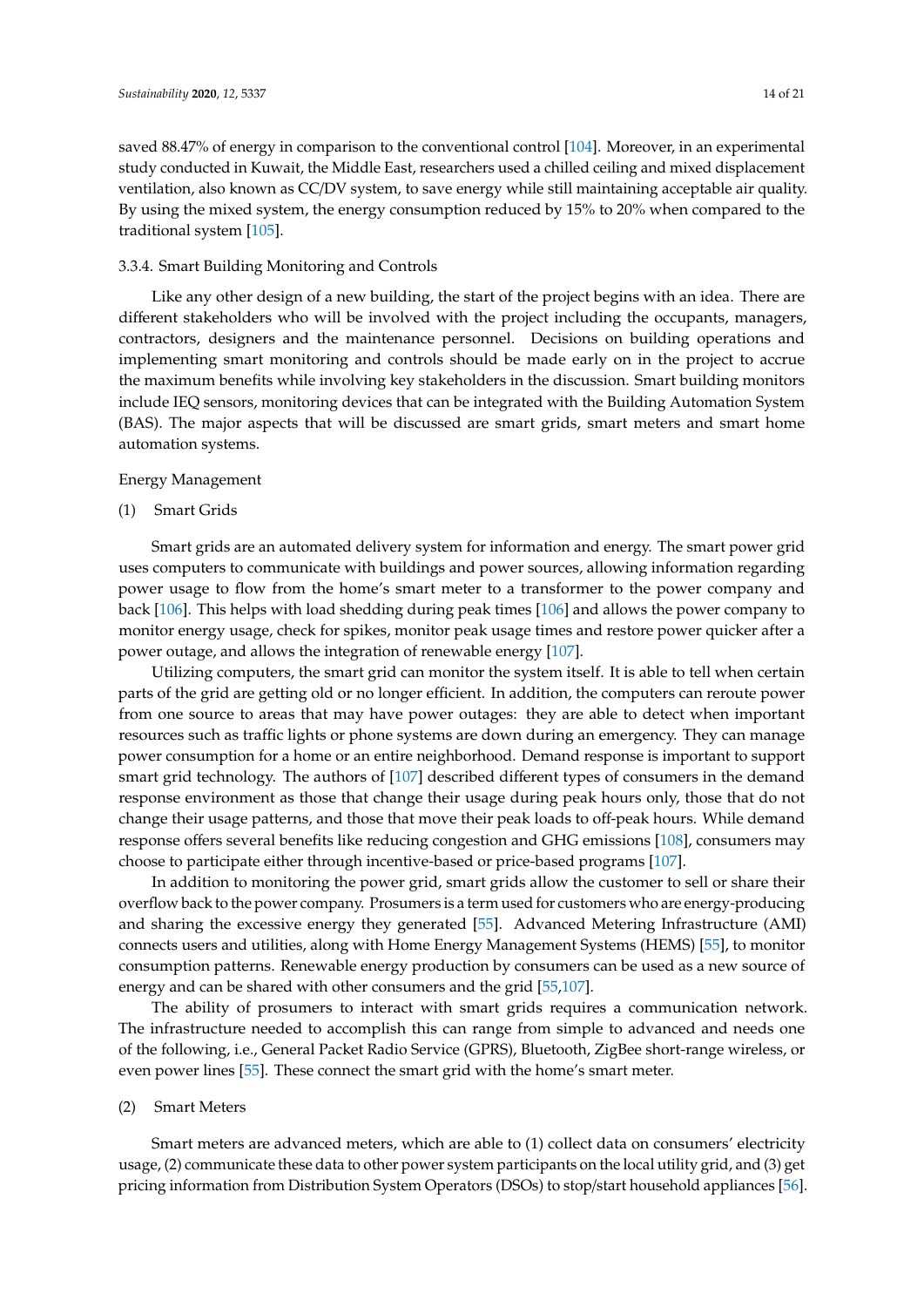Smart meters not only measure a consumer's utility usage, but also communicate with a smart grid to transfer information directly to the power company. The consumer knows exactly how much energy is being used. If a consumer generates renewable energy to sell back to the power company, the smart meter knows exactly how much energy is being sold [\[107\]](#page-20-1). Integrating a smart home automation system with a smart meter allows for the control of energy usage and can reduce energy waste.

#### (3) Smart Home Automation

Smart home automation systems have seen increasing adoption in recent years [\[109\]](#page-20-3). They require a hub or central controller, a way to control all the devices within a home. There are many different types of home automation or hubs on the market that serve different functions including serving as a security system, and controlling building electrical systems and devices through wireless technologies [\[109\]](#page-20-3). They can be controlled with apps on a mobile phone or personal computer (PC). These apps can monitor the smart meters and the information they provide as well as any device that is connected to it. These hubs can completely turn off appliances that are not in use to eliminate usage by "idling". Some of these devices include televisions, gaming consoles, coffee makers, and cable boxes. Even though they are not on they are still using energy. These apps have the ability to turn devices off even when the user is not home and can schedule when appliances turn on and can even lock and unlock doors while away. They provide real-time information on peak energy usage so the user can make informed decisions. While some home automation systems are more for convenience, others can reduce energy use by closing the blinds on sunny days to prevent heat exchange or opening those same blinds on cloudy days, allowing natural sunlight to be used instead of light fixtures. They have sensors and automation to determine when is the best time to open or close based on energy consumption and peak times.

## Human Interactions

Technology alone does not guarantee low consumption [\[50\]](#page-17-15), so "smart" buildings are impossible to achieve without "smart" users. Leaving a room with the TV or computer still powered on—not in use—wastes energy. Data collected from these devices are also beneficial since human behavior and activities impact building energy consumption and indoor environmental conditions [\[110\]](#page-20-4).

Technology such as apps on phones and devices like "smart" thermostats allows people to adjust the temperature within the home for times when no one is home, and using occupancy sensors and not pre-set times helps to reduce the effect of the human factor [\[111\]](#page-20-5). These apps can also alert the end-user to unexpected energy peaks and dips; they provide useful information and feedback to allow the user to make informed decisions.

#### <span id="page-14-0"></span>**4. Conclusions**

#### *4.1. Waste Management in Buildings*

Before physical construction, designers have a decisive role in minimizing construction waste by means of component prefabrication, material standardization and taking advantage of growing BIM technologies. Designing for limited waste is the essential first step towards an effective waste management plan. During construction, builders should be more conscious about material life cycle because doing so can maximize its use, longevity, demand, and cost. The unavailability of sustainable materials, direct and indirect costs, lack of ability to enforce sustainability policies, and lack of experience are some of the most common issues that hinder the implementation of sustainability on a global scale. Reusing and recycling are practical and economical approaches that embrace and encourage sustainability principles in a way that is accessible to all communities and economies.

Water sources need to be secured and better managed worldwide. Buildings play a fundamental role in wastewater reduction and water-saving pursuit. Sustainable building provides tools for stakeholders to improve efficiency and minimize waste and GHG emissions.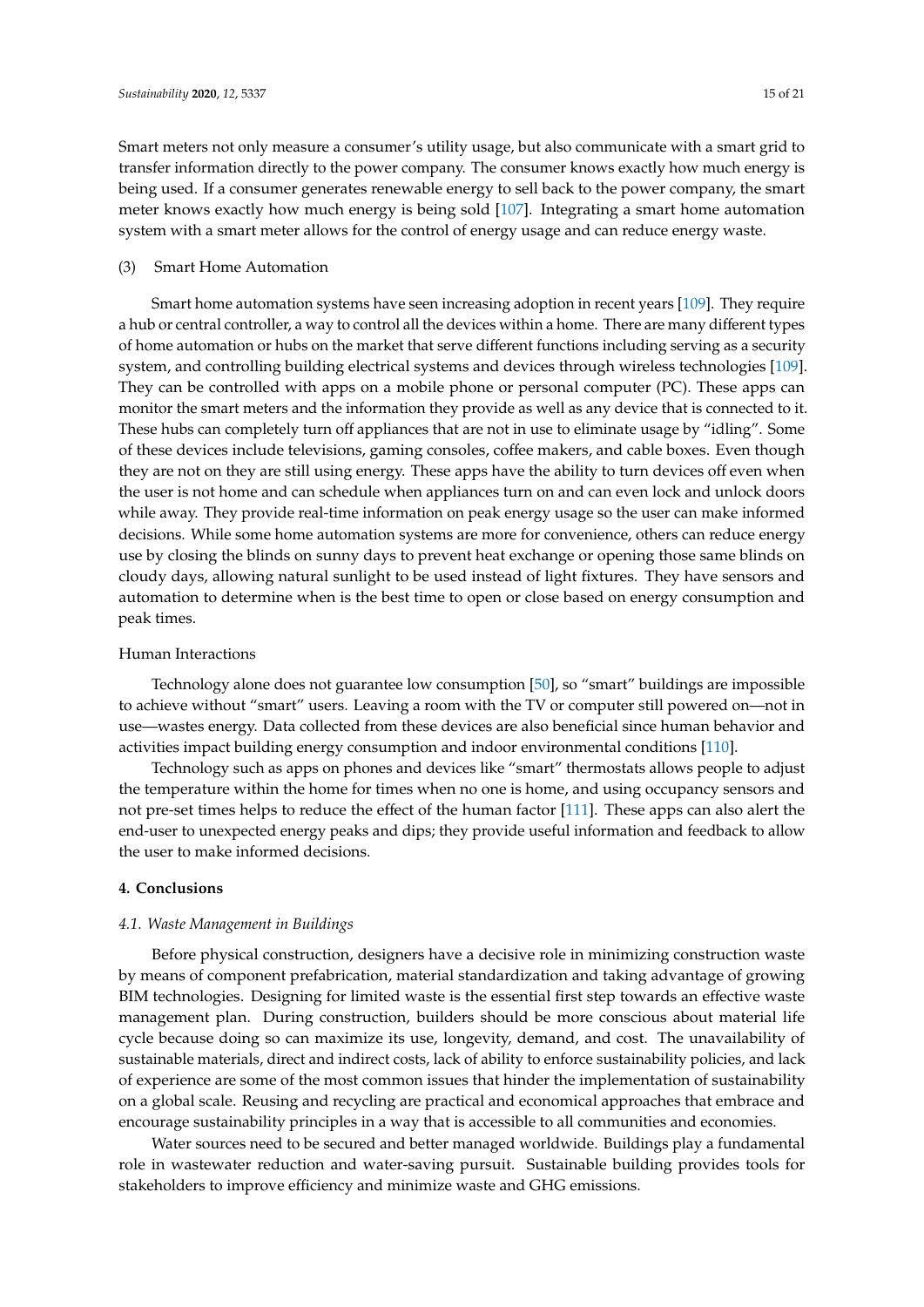## *4.2. Energy E*ffi*cient Operations*

A variety of approaches have been presented to tackle building energy consumption, reduce GHG emissions, and reduce waste. Some of these technologies have already proven their effectiveness in practice. As new construction projects incorporate these technologies, their analysis will provide a more accurate estimation of possible energy savings and implementation costs. Building automation along with smart grids and smart meters can improve energy efficiency if used correctly. There are many innovative techniques to aid in energy conservation and cost savings throughout the life of a building. While reducing energy consumption is essential for a sustainable building, the quality of the indoor environment and its effect on building occupants must be considered. IAQ is one component of IEQ that has a major impact on the wellbeing and productivity of building occupants, as a poor IAQ can cause sick building syndrome and reduced productivity. IAQ can be compromised by human activities, indoor and outdoor pollutants, and HVAC systems. Implementing energy-efficient solutions and adhering to existing IAQ standards can lead to acceptable IAQ.

To align all these aforementioned initiatives and technologies while working toward achieving triple-bottom-line sustainability, life cycle impacts should be analyzed to ensure the proposed reduction of  $CO<sub>2</sub>$ eq is feasible.

# *4.3. Recommendations and Future Research*

High upfront cost, low technology adoption, and local codes and policies, among others, are some of the challenging aspects that sustainable building advocates must holistically consider as the building industry works toward improving waste management practices and promoting energy efficiency for present and future generations. Future research will explore approaches to close the loop through Return on Equity (ROE) assessments, so stakeholders and communities have the right tools for decision-making, to reduce waste and promote sustainable building operation.

**Author Contributions:** All authors collaborated and contributed to this study. All authors performed investigative research and collectively prepared various sections of the initial draft. All authors reviewed and edited the initial draft to produce a cohesive final manuscript. S.V. and Y.S.A. edited and reviewed the final draft for submission. All authors have read and agreed to the published version of the manuscript.

**Funding:** This research received no external funding

**Conflicts of Interest:** The authors declare no conflict of interest.

## **References**

- <span id="page-15-0"></span>1. Keeler, M.; Vaidya, P. *Fundamentals of Integrated Design for Sustainable Building*; John Wiley & Sons: Hoboken, NJ, USA, 2016.
- <span id="page-15-1"></span>2. US EPA. Sustainable Management of Construction and Demolition Materials. Available online: https://[www.](https://www.epa.gov/smm/sustainable-management-construction-and-demolition-materials) epa.gov/smm/[sustainable-management-construction-and-demolition-materials](https://www.epa.gov/smm/sustainable-management-construction-and-demolition-materials) (accessed on 7 April 2020).
- <span id="page-15-2"></span>3. Akinade, O.O.; Oyedele, L.O.; Ajayi, S.O.; Bilal, M.; Alaka, H.A.; Owolabi, H.A.; Arawomo, O.O. Designing out construction waste using BIM technology: Stakeholders' expectations for industry deployment. *J. Clean. Prod.* **2018**, *180*, 375–385. [\[CrossRef\]](http://dx.doi.org/10.1016/j.jclepro.2018.01.022)
- <span id="page-15-3"></span>4. WRAP. Designing out Waste: A Design Team Guide for Civil Engineering. Available online: https://www.wrap.org.uk/sites/files/wrap/[Designing%20out%20Waste%20-%20a%20design%20team%](https://www.wrap.org.uk/sites/files/wrap/Designing%20out%20Waste%20-%20a%20design%20team%20guide%20for%20civil%20engineering%20-%20Part%201%20(interactive)) [20guide%20for%20civil%20engineering%20-%20Part%201%20\(interactive\)](https://www.wrap.org.uk/sites/files/wrap/Designing%20out%20Waste%20-%20a%20design%20team%20guide%20for%20civil%20engineering%20-%20Part%201%20(interactive)) (accessed on 13 April 2020).
- <span id="page-15-4"></span>5. Ortiz, O.; Pasqualino, J.C.; Castells, F. Environmental performance of construction waste: Comparing three scenarios from a case study in Catalonia, Spain. *Waste Manag.* **2010**, *30*, 646–654. [\[CrossRef\]](http://dx.doi.org/10.1016/j.wasman.2009.11.013) [\[PubMed\]](http://www.ncbi.nlm.nih.gov/pubmed/20005694)
- <span id="page-15-5"></span>6. Center for Clean Air Policy. Success Stories in Building Energy Efficiency. Available online: [https:](https://ccap.org/assets/Success-Stories-in-Building-Energy-Efficiency_CCAP) //ccap.org/assets/[Success-Stories-in-Building-Energy-E](https://ccap.org/assets/Success-Stories-in-Building-Energy-Efficiency_CCAP)fficiency\_CCAP (accessed on 7 April 2020).
- <span id="page-15-6"></span>7. US EIA. Total Energy. Available online: https://www.eia.gov/totalenergy/data/browser/[index.php?tbl](https://www.eia.gov/totalenergy/data/browser/index.php?tbl=T01.07#/?f=M&start=200001)=T01. 07#/?f=[M&start](https://www.eia.gov/totalenergy/data/browser/index.php?tbl=T01.07#/?f=M&start=200001)=200001 (accessed on 12 May 2020).
- <span id="page-15-7"></span>8. Wirfs-Brock, J. Energy Explained: Where Does It Come From And How Much Do We Use? Available online: http://insideenergy.org/2017/01/12/[energy-explained](http://insideenergy.org/2017/01/12/energy-explained/)/ (accessed on 29 April 2020).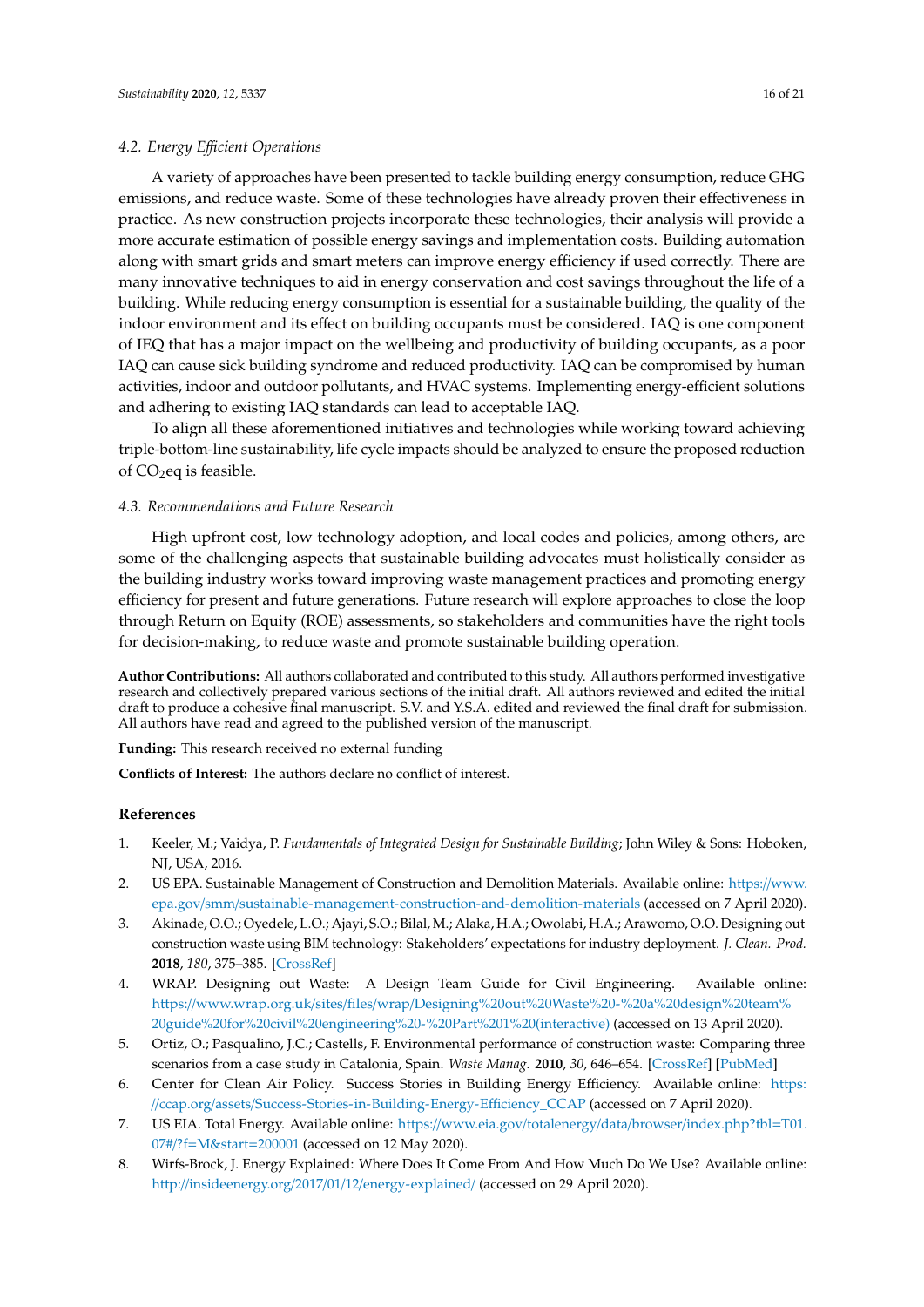- <span id="page-16-0"></span>9. US EIA. What Is US Electricity Generation by Energy Source? Available online: https://[www.eia.gov](https://www.eia.gov/tools/faqs/faq.php?id=427&t=3)/tools/ faqs/[faq.php?id](https://www.eia.gov/tools/faqs/faq.php?id=427&t=3)=427&t=3 (accessed on 15 May 2020).
- <span id="page-16-1"></span>10. Dudley, B. *BP Statistical Review*; BP Statistical Review of World Energy: London, UK. Available online: https://www.bp.com/content/dam/bp/[business-sites](https://www.bp.com/content/dam/bp/business-sites/en/global/corporate/pdfs/energy-economics/statistical-review/bp-stats-review-2019-full-report.pdf)/en/global/corporate/pdfs/energyeconomics/statistical-review/[bp-stats-review-2019-full-report.pdf](https://www.bp.com/content/dam/bp/business-sites/en/global/corporate/pdfs/energy-economics/statistical-review/bp-stats-review-2019-full-report.pdf) (accessed on 13 May 2020).
- <span id="page-16-2"></span>11. REN21. *Renewables 2019 Global Status Report*; REN21 Secretariat: Paris, France, 2019.
- <span id="page-16-3"></span>12. C2ES. Renewable Energy. Available online: https://www.c2es.org/content/[renewable-energy](https://www.c2es.org/content/renewable-energy/)/ (accessed on 19 June 2020).
- <span id="page-16-4"></span>13. Cabeza, L.F.; Rincón, L.; Vilariño, V.; Pérez, G.; Castell, A. Life cycle assessment (LCA) and life cycle energy analysis (LCEA) of buildings and the building sector: A review. *Renew. Sustain. Energy Rev.* **2014**, *29*, 394–416. [\[CrossRef\]](http://dx.doi.org/10.1016/j.rser.2013.08.037)
- <span id="page-16-5"></span>14. Moher, D.; Liberati, A.; Tetzlaff, J.; Altman, D.G.; Prisma, G. Preferred reporting items for systematic reviews and meta-analyses: The PRISMA statement. *PLoS Med.* **2009**, *6*, e1000097. [\[CrossRef\]](http://dx.doi.org/10.1371/journal.pmed.1000097) [\[PubMed\]](http://www.ncbi.nlm.nih.gov/pubmed/19621072)
- <span id="page-16-6"></span>15. Moher, D.; Altman, D.G.; Liberati, A.; Tetzlaff, J. PRISMA statement. *Epidemiology* **2011**, *22*, 128. [\[CrossRef\]](http://dx.doi.org/10.1097/EDE.0b013e3181fe7825)
- <span id="page-16-7"></span>16. Osmani, M.; Glass, J.; Price, A.D. Architects' perspectives on construction waste reduction by design. *Waste Manag.* **2008**, *28*, 1147–1158. [\[CrossRef\]](http://dx.doi.org/10.1016/j.wasman.2007.05.011)
- <span id="page-16-8"></span>17. Bilal, M.; Oyedele, L.O.; Akinade, O.O.; Ajayi, S.O.; Alaka, H.A.; Owolabi, H.A.; Qadir, J.; Pasha, M.; Bello, S.A. Big data architecture for construction waste analytics (CWA): A conceptual framework. *J. Build. Eng.* **2016**, *6*, 144–156. [\[CrossRef\]](http://dx.doi.org/10.1016/j.jobe.2016.03.002)
- <span id="page-16-9"></span>18. World Economic Forum. *Shaping the Future of Construction. A Breakthrough in Mindset and Technology*; World Economic Forum: Geneva, Switzerland, 2016.
- <span id="page-16-10"></span>19. Wadel, G. Sustainability in industrialized architecture: Modular lightweight construction applied to housing (La sostenibilidad en la construcción industrializada. La construcción modular ligera aplicada a la vivienda). 2009. Available online: https://[www.irbnet.de](https://www.irbnet.de/daten/iconda/CIB11830.pdf)/daten/iconda/CIB11830.pdf (accessed on 1 July 2020).
- <span id="page-16-11"></span>20. Won, J.; Cheng, J.C.; Lee, G. Quantification of construction waste prevented by BIM-based design validation: Case studies in South Korea. *Waste Manag.* **2016**, *49*, 170–180. [\[CrossRef\]](http://dx.doi.org/10.1016/j.wasman.2015.12.026)
- <span id="page-16-12"></span>21. Pacheco-Torgal, F.; Cabeza, L.F.; Labrincha, J.; De Magalhaes, A.G. *Eco-E*ffi*cient Construction and Building Materials: Life Cycle Assessment (LCA), Eco-Labelling and Case Studies*; Woodhead Publishing: Sawston, UK, 2014.
- <span id="page-16-13"></span>22. Poon, C.-S.; Yu, A.T.; Jaillon, L. Reducing building waste at construction sites in Hong Kong. *Constr. Manag. Econ.* **2004**, *22*, 461–470. [\[CrossRef\]](http://dx.doi.org/10.1080/0144619042000202816)
- <span id="page-16-14"></span>23. Ekanayake, L.L.; Ofori, G. Building waste assessment score: Design-based tool. *Build. Environ.* **2004**, *39*, 851–861. [\[CrossRef\]](http://dx.doi.org/10.1016/j.buildenv.2004.01.007)
- <span id="page-16-15"></span>24. Won, J.; Cheng, J.C. Identifying potential opportunities of building information modeling for construction and demolition waste management and minimization. *Autom. Constr.* **2017**, *79*, 3–18. [\[CrossRef\]](http://dx.doi.org/10.1016/j.autcon.2017.02.002)
- <span id="page-16-16"></span>25. Gavilan, R.M.; Bernold, L.E. Source evaluation of solid waste in building construction. *J. Constr. Eng. Manag.* **1994**, *120*, 536–552. [\[CrossRef\]](http://dx.doi.org/10.1061/(ASCE)0733-9364(1994)120:3(536))
- <span id="page-16-17"></span>26. Slaper, T.F.; Hall, T.J. The triple bottom line: What is it and how does it work. *Indiana Bus. Rev.* **2011**, *86*, 4–8.
- <span id="page-16-18"></span>27. Missimer, M.; Robèrt, K.-H.; Broman, G.; Sverdrup, H. Exploring the possibility of a systematic and generic approach to social sustainability. *J. Clean. Prod.* **2010**, *18*, 1107–1112. [\[CrossRef\]](http://dx.doi.org/10.1016/j.jclepro.2010.02.024)
- <span id="page-16-19"></span>28. Haoxu, G. Approach to the method of typology in sustainable building design. *J. South China Univ. Technol.* **2007**, *35*, 199–201.
- <span id="page-16-20"></span>29. Kibert, C.J. *Sustainable Construction: Green Building Design and Delivery*; John Wiley & Sons: Hoboken, NJ, USA, 2016.
- <span id="page-16-21"></span>30. Bansal, S.; Singh, S. Sustainable construction of grade separators at mukarba chowk and elevated road corridor at Barapulla, Delhi. *Int. J. Adv. Res. Innov.* **2014**, *1*, 194–203.
- <span id="page-16-22"></span>31. Kralj, D.; MariC, M. Building materials reuse and recycle. ˇ *WSEAS Trans. Environ. Dev.* **2008**, *4*, 409–418.
- <span id="page-16-23"></span>32. Tam, V.W.; Tam, C.M. A review on the viable technology for construction waste recycling. *Resour. Conserv. Recycl.* **2006**, *47*, 209–221. [\[CrossRef\]](http://dx.doi.org/10.1016/j.resconrec.2005.12.002)
- <span id="page-16-24"></span>33. Tam, V.W. Rate of reusable and recyclable waste in construction. *Open Waste Manag. J.* **2011**, *4*, 28–32.
- <span id="page-16-25"></span>34. Lippiatt, B.C.; Greig, A.L.; Lavappa, P.D. BEES Online: Life cycle analysis for building products. 2010. Available online: http://[ws680.nist.gov](http://ws680.nist.gov/bees/)/bees/ (accessed on 1 July 2020).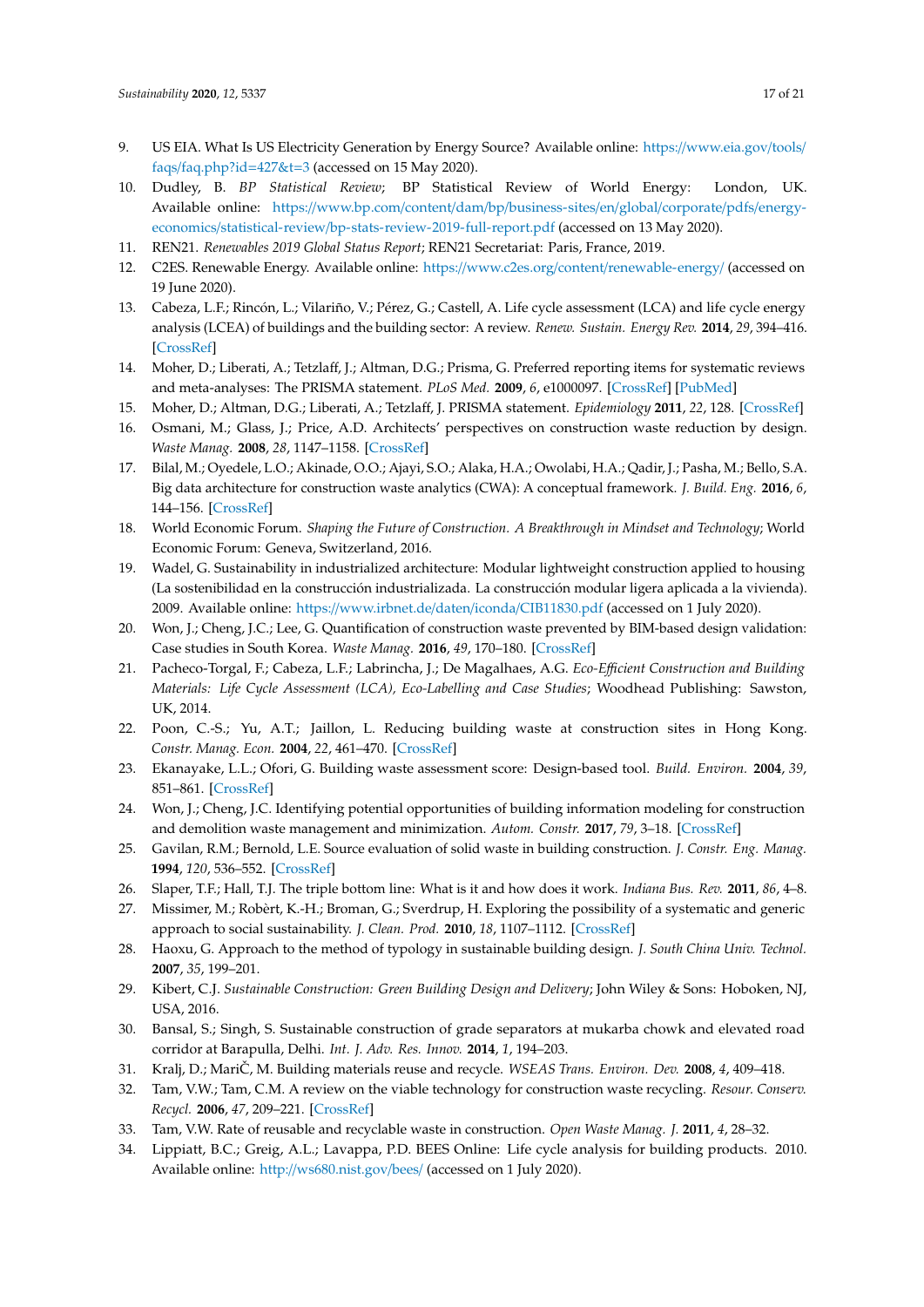- <span id="page-17-0"></span>35. Chau, C.; Leung, T.; Ng, W. A review on life cycle assessment, life cycle energy assessment and life cycle carbon emissions assessment on buildings. *Appl. Energy* **2015**, *143*, 395–413. [\[CrossRef\]](http://dx.doi.org/10.1016/j.apenergy.2015.01.023)
- <span id="page-17-1"></span>36. Rose, C.M.; Stegemann, J.A. From waste management to component management in the construction industry. *Sustainability* **2018**, *10*, 229. [\[CrossRef\]](http://dx.doi.org/10.3390/su10010229)
- <span id="page-17-2"></span>37. Davies, O.; Davies, I. Barriers to implementation of sustainable construction techniques. *MAYFEB J. Environ. Sci.* **2017**, *2*, 1–9.
- <span id="page-17-3"></span>38. Eckart, K.; McPhee, Z.; Bolisetti, T. Performance and implementation of low impact development–A review. *Sci. Total Environ.* **2017**, *607*, 413–432. [\[CrossRef\]](http://dx.doi.org/10.1016/j.scitotenv.2017.06.254) [\[PubMed\]](http://www.ncbi.nlm.nih.gov/pubmed/28704668)
- <span id="page-17-4"></span>39. US EPA. Advancing Sustainable Materials Management: 2017 Fact Sheet. Available online: https://[www.](https://www.epa.gov/sites/production/files/2019-11/documents/2017_facts_and_figures_fact_sheet_final.pdf) epa.gov/sites/production/files/2019-11/documents/[2017\\_facts\\_and\\_figures\\_fact\\_sheet\\_final.pdf](https://www.epa.gov/sites/production/files/2019-11/documents/2017_facts_and_figures_fact_sheet_final.pdf) (accessed on 12 May 2020).
- <span id="page-17-5"></span>40. Anshassi, M.; Laux, S.J.; Townsend, T.G. Approaches to integrate sustainable materials management into waste management planning and policy. *Resour. Conserv. Recycl.* **2019**, *148*, 55–66. [\[CrossRef\]](http://dx.doi.org/10.1016/j.resconrec.2019.04.011)
- <span id="page-17-6"></span>41. WWAP (United Nations World Water Assessment Programme). The United Nations World Water Assessment Programme. In *The United Nations World Water Development Report 2014*; UNESCO: Paris, France, 2014; Volume 1.
- <span id="page-17-7"></span>42. Prüss-Üstün, A.; Bos, R.; Gore, F.; Bartram, J. *Safer Water, Better Health: Costs, Benefits and Sustainability of Intervention to Protect and Promote Health*; World Health Organization: Geneva, Switzerland, 2008.
- <span id="page-17-8"></span>43. Greer, F.; Chittick, J.; Jackson, E.; Mack, J.; Shortlidge, M.; Grubert, E. Energy and water efficiency in LEED: How well are LEED points linked to climate outcomes? *Energy Build.* **2019**, *195*, 161–167. [\[CrossRef\]](http://dx.doi.org/10.1016/j.enbuild.2019.05.010)
- <span id="page-17-9"></span>44. Cheng, C.-L. Evaluating water conservation measures for Green Building in Taiwan. *Build. Environ.* **2003**, *38*, 369–379. [\[CrossRef\]](http://dx.doi.org/10.1016/S0360-1323(02)00062-8)
- <span id="page-17-10"></span>45. Hajji, A.M.; Suprianto, B.; Ariestadi, D. Methods in water conservation as part of green building rating tools in indonesia–case study: Design of integrated classrooms building in Universitas Negeri Malang, Indonesia. *MATEC Web Conf.* **2018**, *204*, 04004. [\[CrossRef\]](http://dx.doi.org/10.1051/matecconf/201820404004)
- <span id="page-17-11"></span>46. Prodanovic, V.; Hatt, B.; McCarthy, D.; Zhang, K.; Deletic, A. Green walls for greywater reuse: Understanding the role of media on pollutant removal. *Ecol. Eng.* **2017**, *102*, 625–635. [\[CrossRef\]](http://dx.doi.org/10.1016/j.ecoleng.2017.02.045)
- <span id="page-17-12"></span>47. Ridoutt, B.G.; Pfister, S. A new water footprint calculation method integrating consumptive and degradative water use into a single stand-alone weighted indicator. *Int. J. Life Cycle Assess.* **2013**, *18*, 204–207. [\[CrossRef\]](http://dx.doi.org/10.1007/s11367-012-0458-z)
- <span id="page-17-13"></span>48. Dobiáš, J.; Macek, D. Leadership in Energy and Environmental Design (LEED) and its impact on building operational expenditures. *Procedia Eng.* **2014**, *85*, 132–139. [\[CrossRef\]](http://dx.doi.org/10.1016/j.proeng.2014.10.537)
- <span id="page-17-14"></span>49. Pfister, S.; Saner, D.; Koehler, A. The environmental relevance of freshwater consumption in global power production. *Int. J. Life Cycle Assess.* **2011**, *16*, 580–591. [\[CrossRef\]](http://dx.doi.org/10.1007/s11367-011-0284-8)
- <span id="page-17-15"></span>50. Bavaresco, M.V.; D'Oca, S.; Ghisi, E.; Lamberts, R. Technological innovations to assess and include the human dimension in the building-performance loop: A review. *Energy Build.* **2019**, *202*, 109365. [\[CrossRef\]](http://dx.doi.org/10.1016/j.enbuild.2019.109365)
- <span id="page-17-16"></span>51. Friedler, E. Quality of individual domestic greywater streams and its implication for on-site treatment and reuse possibilities. *Environ. Technol.* **2004**, *25*, 997–1008. [\[CrossRef\]](http://dx.doi.org/10.1080/09593330.2004.9619393) [\[PubMed\]](http://www.ncbi.nlm.nih.gov/pubmed/15515266)
- <span id="page-17-17"></span>52. Raˇcek, J. Gray Water Reuse in Urban Areas. In *Management of Water Quality and Quantity*; Springer: Berlin, Germany, 2020; pp. 195–217.
- <span id="page-17-18"></span>53. Zadeh, S.M.; Hunt, D.V.L.; Lombardi, D.R.; Rogers, C.D.F. Shared urban greywater recycling systems: Water resource savings and economic investment. *Sustainability* **2013**, *5*, 2887–2912. [\[CrossRef\]](http://dx.doi.org/10.3390/su5072887)
- <span id="page-17-19"></span>54. Boano, F.; Caruso, A.; Costamagna, E.; Ridolfi, L.; Fiore, S.; Demichelis, F.; Galvão, A.; Pisoeiro, J.; Rizzo, A.; Masi, F. A review of nature-based solutions for greywater treatment: Applications, hydraulic design, and environmental benefits. *Sci. Total Environ.* **2020**, *711*, 134731. [\[CrossRef\]](http://dx.doi.org/10.1016/j.scitotenv.2019.134731)
- <span id="page-17-20"></span>55. Zafar, R.; Mahmood, A.; Razzaq, S.; Ali, W.; Naeem, U.; Shehzad, K. Prosumer based energy management and sharing in smart grid. *Renew. Sustain. Energy Rev.* **2018**, *82*, 1675–1684. [\[CrossRef\]](http://dx.doi.org/10.1016/j.rser.2017.07.018)
- <span id="page-17-21"></span>56. Ciuciu, I.G.; Meersman, R.; Dillon, T. *Social Network of Smart-Metered Homes and Smes for Grid-Based Renewable Energy Exchange*; IEEE: Piscataway, NJ, USA, 2012; pp. 1–6.
- <span id="page-17-22"></span>57. WWAP (United Nations World Water Assessment Programme). *2018 UN World Water Development Report, Nature-based Solutions for Water*; UNESCO: Paris, France, 2018.
- <span id="page-17-23"></span>58. Chang, N.-B.; Rivera, B.J.; Wanielista, M.P. Optimal design for water conservation and energy savings using green roofs in a green building under mixed uncertainties. *J. Clean. Prod.* **2011**, *19*, 1180–1188. [\[CrossRef\]](http://dx.doi.org/10.1016/j.jclepro.2011.02.008)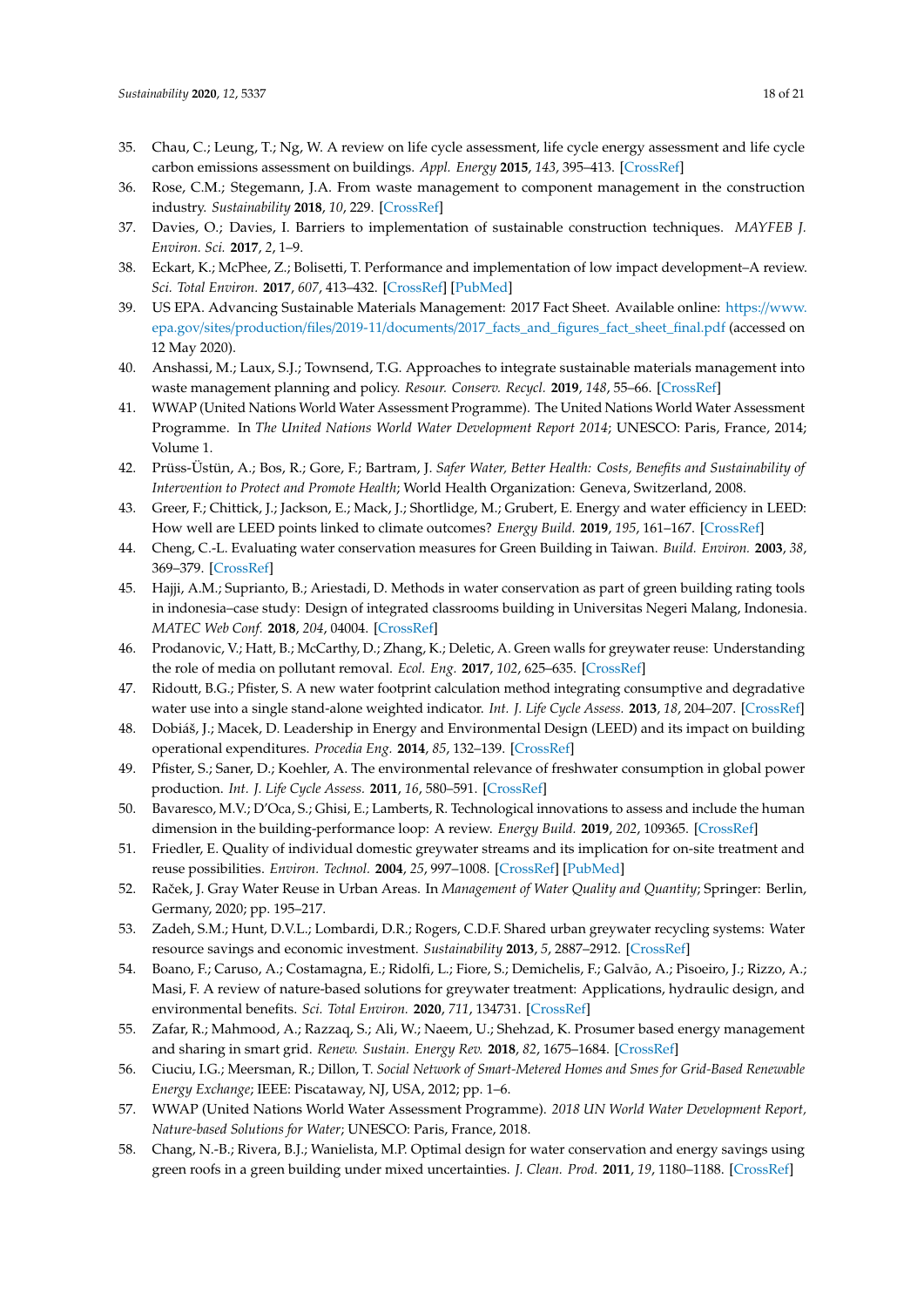- <span id="page-18-0"></span>59. Sabbagh, C. *Dielectric Properties of Fungal Mycelium Composite Materials on the Grid and the Potential Industrial Application*; RIT Capstone for Master in Sustainability Systems; RIT Capstone: Rochester, NY, USA, 2019.
- <span id="page-18-1"></span>60. Khan, I.; Aftab, M.; Shakir, S.; Ali, M.; Qayyum, S.; Rehman, M.U.; Haleem, K.S.; Touseef, I. Mycoremediation of heavy metal (Cd and Cr)–polluted soil through indigenous metallotolerant fungal isolates. *Environ. Monit. Assess.* **2019**, *191*, 585. [\[CrossRef\]](http://dx.doi.org/10.1007/s10661-019-7769-5)
- <span id="page-18-2"></span>61. Álvarez, S.P.; Tapia, M.A.M.; Duarte, B.N.D.; Vega, M.E.G. Fungal bioremediation as a tool for polluted agricultural soils. In *Mycoremediation and Environmental Sustainability*; Springer: Berlin, Germany, 2017; pp. 1–15.
- <span id="page-18-3"></span>62. Shafique, M.; Kim, R.; Rafiq, M. Green roof benefits, opportunities and challenges–A review. *Renew. Sustain. Energy Rev.* **2018**, *90*, 757–773. [\[CrossRef\]](http://dx.doi.org/10.1016/j.rser.2018.04.006)
- <span id="page-18-4"></span>63. Santamouris, M. Cooling the cities–a review of reflective and green roof mitigation technologies to fight heat island and improve comfort in urban environments. *Solar energy* **2014**, *103*, 682–703. [\[CrossRef\]](http://dx.doi.org/10.1016/j.solener.2012.07.003)
- <span id="page-18-5"></span>64. e Sousa, R.d.C.; Miranda, O.L. Incorporating wetlands in hydrologic and hydraulic models for flood zone delineation: An application to Durán, Ecuador. *Int. J. Disaster Risk Reduct.* **2018**, *28*, 375–383. [\[CrossRef\]](http://dx.doi.org/10.1016/j.ijdrr.2018.03.023)
- <span id="page-18-6"></span>65. Miletto, M. Water and energy nexus: Findings of the world water development report 2014. *Proc. Int. Assoc. Hydrol. Sci.* **2015**, *366*, 93. [\[CrossRef\]](http://dx.doi.org/10.5194/piahs-366-93-2015)
- <span id="page-18-7"></span>66. Hake, A. Promoting Sustainable Green Roofs through Leadership in Energy and Environmental Design (LEED). Bachelor's Thesis, Kansas State University, Manhattan, KS, USA, 2007.
- <span id="page-18-8"></span>67. Pfister, S.; Vionnet, S.; Levova, T.; Humbert, S. Ecoinvent 3: Assessing water use in LCA and facilitating water footprinting. *Int. J. Life Cycle Assess.* **2016**, *21*, 1349–1360. [\[CrossRef\]](http://dx.doi.org/10.1007/s11367-015-0937-0)
- <span id="page-18-9"></span>68. Dimitrov, R.S. The Paris agreement on climate change: Behind closed doors. *Glob. Environ. Politics* **2016**, *16*, 1–11. [\[CrossRef\]](http://dx.doi.org/10.1162/GLEP_a_00361)
- <span id="page-18-10"></span>69. Bastante-Ceca, M.J.; Cerezo-Narváez, A.; Piñero-Vilela, J.-M.; Pastor-Fernández, A. Determination of the insulation solution that leads to lower CO2 emissions during the construction phase of a building. *Energies* **2019**, *12*, 2400. [\[CrossRef\]](http://dx.doi.org/10.3390/en12122400)
- <span id="page-18-11"></span>70. Karlsson, I.; Rootzén, J.; Johnsson, F. Reaching net-zero carbon emissions in construction supply chains–Analysis of a Swedish road construction project. *Renew. Sustain. Energy Rev.* **2020**, *120*, 109651. [\[CrossRef\]](http://dx.doi.org/10.1016/j.rser.2019.109651)
- <span id="page-18-12"></span>71. Jackson, D.J.; Brander, M. The risk of burden shifting from embodied carbon calculation tools for the infrastructure sector. *J. Clean. Prod.* **2019**, *223*, 739–746. [\[CrossRef\]](http://dx.doi.org/10.1016/j.jclepro.2019.03.171)
- <span id="page-18-13"></span>72. Hu, M.; Pavao-Zuckerman, M. Literature review of net zero and resilience research of the urban environment: A citation analysis using big data. *Energies* **2019**, *12*, 1539. [\[CrossRef\]](http://dx.doi.org/10.3390/en12081539)
- <span id="page-18-14"></span>73. Abergel, T.; Dean, B.; Dulac, J.; Hamilton, I. 2018 Global Status Report: Towards a Zero-Emission, Efficient, and Resilient Buildings and Construction Sector. Global Alliance for Buildings and Construction. Available online: https://www.worldgbc.org/sites/default/files/[2018%20GlobalABC%20Global%20Status%](https://www.worldgbc.org/sites/default/files/2018%20GlobalABC%20Global%20Status%20Report) [20Report](https://www.worldgbc.org/sites/default/files/2018%20GlobalABC%20Global%20Status%20Report) (accessed on 19 June 2020).
- <span id="page-18-15"></span>74. Röck, M.; Saade, M.R.M.; Balouktsi, M.; Rasmussen, F.N.; Birgisdottir, H.; Frischknecht, R.; Habert, G.; Lützkendorf, T.; Passer, A. Embodied GHG emissions of buildings–The hidden challenge for effective climate change mitigation. *Appl. Energy* **2020**, *258*, 114107. [\[CrossRef\]](http://dx.doi.org/10.1016/j.apenergy.2019.114107)
- <span id="page-18-16"></span>75. Na, S.; Paik, I. Reducing greenhouse gas emissions and costs with the alternative structural system for slab: A comparative analysis of South Korea cases. *Sustainability* **2019**, *11*, 5238. [\[CrossRef\]](http://dx.doi.org/10.3390/su11195238)
- <span id="page-18-17"></span>76. Jordan, N.; Bleischwitz, R. Legitimating the governance of embodied emissions as a building block for sustainable energy transitions. *Glob. Transitions* **2020**, *2*, 37–46. [\[CrossRef\]](http://dx.doi.org/10.1016/j.glt.2020.01.002)
- <span id="page-18-18"></span>77. Pavelek, M.; Adamová, T. Bio-Waste Thermal Insulation Panel for Sustainable Building Construction in Steady and Unsteady-State Conditions. *Materials* **2019**, *12*, 2004. [\[CrossRef\]](http://dx.doi.org/10.3390/ma12122004) [\[PubMed\]](http://www.ncbi.nlm.nih.gov/pubmed/31234543)
- <span id="page-18-19"></span>78. US EPA. Understanding Global Warming Potentials. Available online: https://[www.epa.gov](https://www.epa.gov/ghgemissions/understanding-global-warming-potentials)/ghgemissions/ [understanding-global-warming-potentials](https://www.epa.gov/ghgemissions/understanding-global-warming-potentials) (accessed on 19 June 2020).
- <span id="page-18-20"></span>79. IEA. *Global Energy & CO2 Status Report 2019*; International Energy Agency: Paris, France, 2019.
- <span id="page-18-21"></span>80. Cao, X.; Dai, X.; Liu, J. Building energy-consumption status worldwide and the state-of-the-art technologies for zero-energy buildings during the past decade. *Energy Build.* **2016**, *128*, 198–213. [\[CrossRef\]](http://dx.doi.org/10.1016/j.enbuild.2016.06.089)
- <span id="page-18-22"></span>81. Wong, L.-T.; Mui, K.-W.; Tsang, T.-W. Evaluation of indoor air quality screening strategies: A step-wise approach for IAQ screening. *Int. J. Environ. Res. Public Heal.* **2016**, *13*, 1240. [\[CrossRef\]](http://dx.doi.org/10.3390/ijerph13121240) [\[PubMed\]](http://www.ncbi.nlm.nih.gov/pubmed/27983667)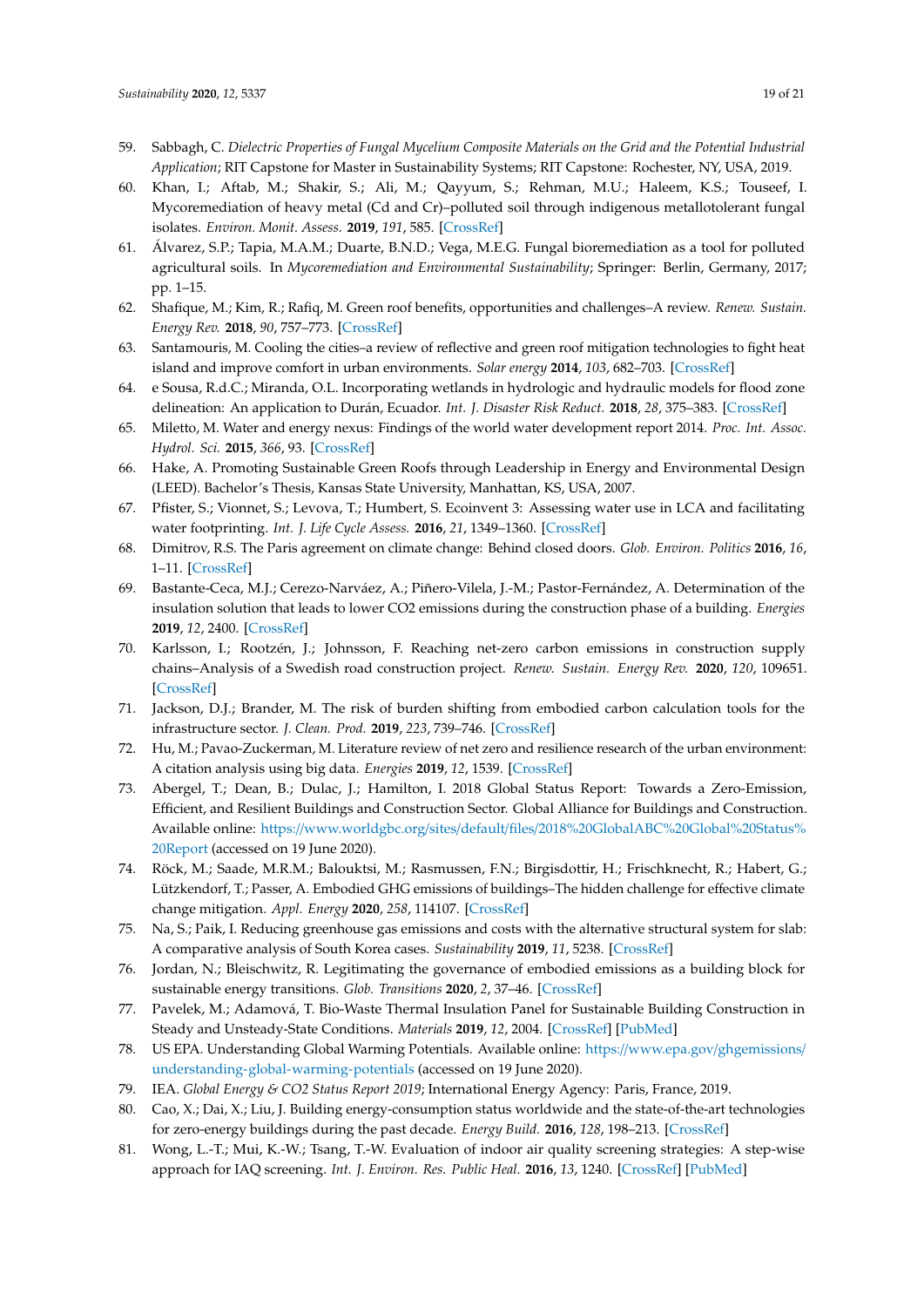- <span id="page-19-0"></span>82. Lorek, S.; Spangenberg, J.H. Energy sufficiency through social innovation in housing. *Energy Policy* **2019**, *126*, 287–294. [\[CrossRef\]](http://dx.doi.org/10.1016/j.enpol.2018.11.026)
- <span id="page-19-1"></span>83. Zhou, Z.; Wang, C.; Sun, X.; Gao, F.; Feng, W.; Zillante, G. Heating energy saving potential from building envelope design and operation optimization in residential buildings: A case study in northern China. *J. Clean. Prod.* **2018**, *174*, 413–423. [\[CrossRef\]](http://dx.doi.org/10.1016/j.jclepro.2017.10.237)
- <span id="page-19-2"></span>84. Cannavale, A.; Ayr, U.; Fiorito, F.; Martellotta, F. Smart electrochromic windows to enhance building energy efficiency and visual comfort. *Energies* **2020**, *13*, 1449. [\[CrossRef\]](http://dx.doi.org/10.3390/en13061449)
- <span id="page-19-3"></span>85. Hu, Z.; He, W.; Ji, J.; Hu, D.; Lv, S.; Chen, H.; Shen, Z. Comparative study on the annual performance of three types of building integrated photovoltaic (BIPV) Trombe wall system. *Appl. Energy* **2017**, *194*, 81–93. [\[CrossRef\]](http://dx.doi.org/10.1016/j.apenergy.2017.02.018)
- <span id="page-19-4"></span>86. Gao, J.; Li, A.; Xu, X.; Gang, W.; Yan, T. Ground heat exchangers: Applications, technology integration and potentials for zero energy buildings. *Renew. Energy* **2018**, *128*, 337–349. [\[CrossRef\]](http://dx.doi.org/10.1016/j.renene.2018.05.089)
- <span id="page-19-5"></span>87. Cuce, P.M.; Riffat, S. A state of the art review of evaporative cooling systems for building applications. *Renew. Sustain. Energy Rev.* **2016**, *54*, 1240–1249. [\[CrossRef\]](http://dx.doi.org/10.1016/j.rser.2015.10.066)
- <span id="page-19-6"></span>88. Okochi, G.S.; Yao, Y. A review of recent developments and technological advancements of variable-air-volume (VAV) air-conditioning systems. *Renew. Sustain. Energy Rev.* **2016**, *59*, 784–817. [\[CrossRef\]](http://dx.doi.org/10.1016/j.rser.2015.12.328)
- <span id="page-19-7"></span>89. Primiceri, P.; Visconti, P. Solar-powered LED-based lighting facilities: An overview on recent technologies and embedded IoT devices to obtain wireless control, energy savings and quick maintenance. *J. Eng. Appl. Sci. ARPN* **2017**, *12*, 140–150.
- <span id="page-19-8"></span>90. Liang, R.; Wang, P.; Zhou, C.; Pan, Q.; Riaz, A.; Zhang, J. Thermal performance study of an active solar building façade with specific PV/T hybrid modules. *Energy* **2020**, *191*, 116532. [\[CrossRef\]](http://dx.doi.org/10.1016/j.energy.2019.116532)
- <span id="page-19-9"></span>91. Olabi, A.G.; Mahmoud, M.; Soudan, B.; Wilberforce, T.; Ramadan, M. Geothermal based hybrid energy systems, toward eco-friendly energy approaches. *Renew. Energy* **2020**, *147*, 2003–2012. [\[CrossRef\]](http://dx.doi.org/10.1016/j.renene.2019.09.140)
- <span id="page-19-10"></span>92. Choiron, M.; Tojo, S.; Ueda, M. Energy production from wasted biomass. In *Recycle Based Organic Agriculture in a City*; Springer: Berlin, Germany, 2020; pp. 91–112.
- <span id="page-19-11"></span>93. Zogla, G.; Blumberga, A. Energy consumption and Indoor Air Quality of different ventilation possibilities in a new apartment building. *Environ. Clim. Technol.* **2010**, *4*, 130–135. [\[CrossRef\]](http://dx.doi.org/10.2478/v10145-010-0028-1)
- <span id="page-19-12"></span>94. Wang, Y. Study on the Influence of Building Materials on Indoor Pollutants and Pollution Sources. *IOP Conf. Series: Earth Environ. Sci.* **2018**, *108*, 042024. [\[CrossRef\]](http://dx.doi.org/10.1088/1755-1315/108/4/042024)
- <span id="page-19-13"></span>95. Kim, J.; de Dear, R. Nonlinear relationships between individual IEQ factors and overall workspace satisfaction. *Build. Environ.* **2012**, *49*, 33–40. [\[CrossRef\]](http://dx.doi.org/10.1016/j.buildenv.2011.09.022)
- <span id="page-19-14"></span>96. WHO. *Burden of Disease from Household Air Pollution for 2012*; World Health Organization: Geneva, Switzerland, 2014.
- <span id="page-19-15"></span>97. Langer, S.; Bekö, G. Indoor air quality in the Swedish housing stock and its dependence on building characteristics. *Build. Environ.* **2013**, *69*, 44–54. [\[CrossRef\]](http://dx.doi.org/10.1016/j.buildenv.2013.07.013)
- <span id="page-19-16"></span>98. ASHRAE. *Standard 55-2010, Thermal Environmental Conditions for Human Occupancy*; American Society of Heating, Refrigerating and Air Conditioning Engineers: Atlanta, GA, USA, 2010.
- <span id="page-19-17"></span>99. ASHRAE. *Standard 62.1, Ventilation for Acceptable Indoor Air Quality*; American Society of Heating, Refrigerating and Air conditioning Engineers: Atlanta, GA, USA, 2004.
- <span id="page-19-18"></span>100. ISO-16000-8. Indoor Air Part 8: Determination of Local Mean Ages of Air in Buildings for Characterizing Ventilation Conditions. Available online: https://www.iso.org/obp/ui/[#iso:std:iso:16000:-40:ed-1:v1:en](https://www.iso.org/obp/ui/#iso:std:iso:16000:-40:ed-1:v1:en) (accessed on 20 April 2020).
- <span id="page-19-19"></span>101. Wei, W.; Ramalho, O.; Derbez, M.; Ribéron, J.; Kirchner, S.; Mandin, C. Applicability and relevance of six indoor air quality indexes. *Build. Environ.* **2016**, *109*, 42–49. [\[CrossRef\]](http://dx.doi.org/10.1016/j.buildenv.2016.09.008)
- <span id="page-19-20"></span>102. Xie, T. Indoor air pollution and control technology. *IOP Conf. Series: Earth Environ. Sci.* **2018**, *170*, 032084. [\[CrossRef\]](http://dx.doi.org/10.1088/1755-1315/170/3/032084)
- <span id="page-19-21"></span>103. Westphalen, D.; Koszalinski, S. *Energy Consumption Characteristics of Commercial Building Hvac Systems Volume ii: Thermal Distribution, Auxiliary Equipment, and Ventilation; Arthur D. Little Inc (ADLI): Buenos, Argentina,* 1999; Volume 20, pp. 33700–33745.
- <span id="page-19-22"></span>104. Wang, S.; Xu, X. Optimal and robust control of outdoor ventilation airflow rate for improving energy efficiency and IAQ. *Build. Environ.* **2004**, *39*, 763–773. [\[CrossRef\]](http://dx.doi.org/10.1016/j.buildenv.2004.01.033)
- <span id="page-19-23"></span>105. Chakroun, W.; Ghali, K.; Ghaddar, N. Air quality in rooms conditioned by chilled ceiling and mixed displacement ventilation for energy saving. *Energy Build.* **2011**, *43*, 2684–2695. [\[CrossRef\]](http://dx.doi.org/10.1016/j.enbuild.2011.06.019)